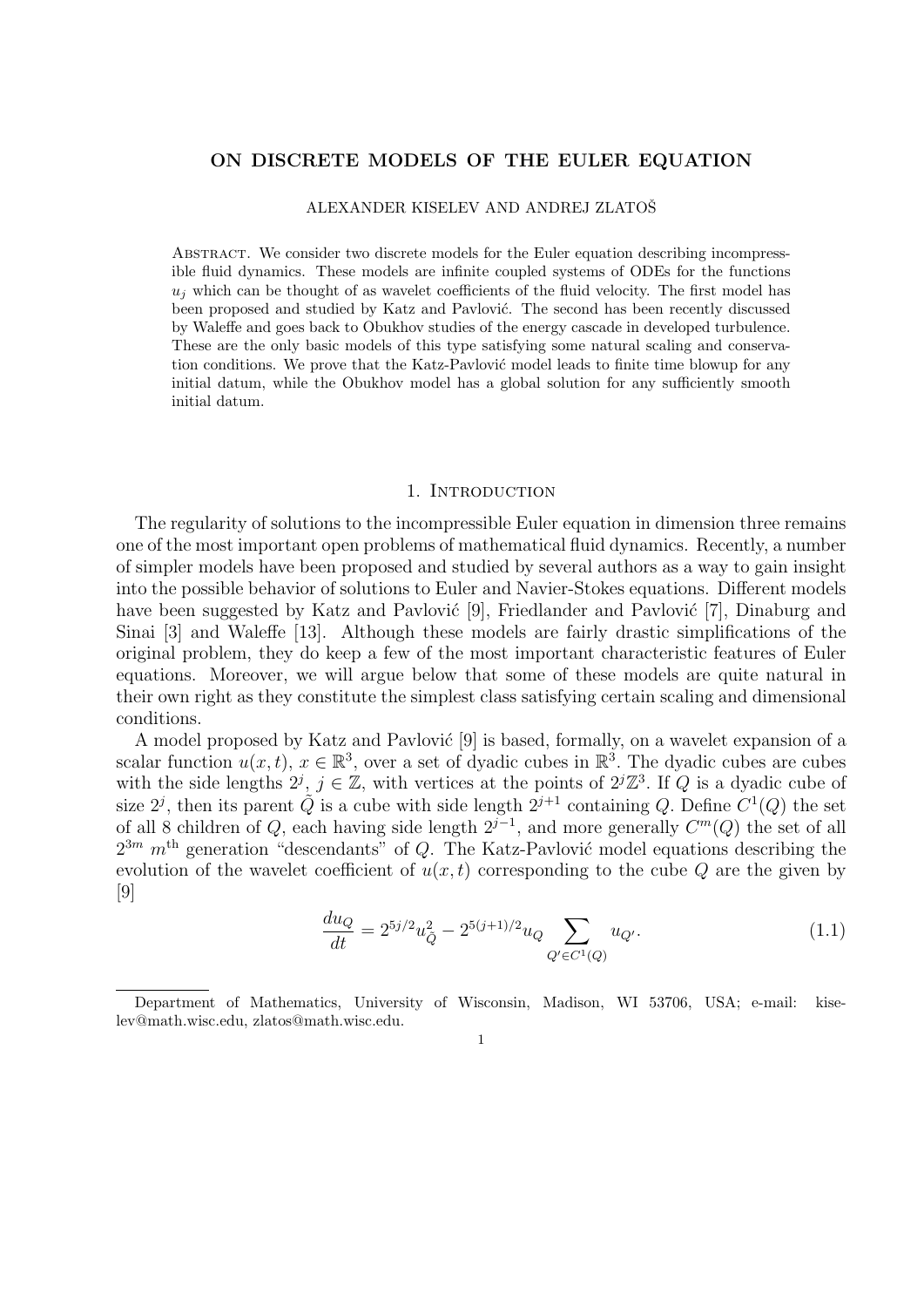The model has quadratic nonlinearity and (formally) conserves the energy  $\sum_{Q} u_Q(t)^2$ . It has been motivated to some extent by the work [8], where partial regularity of the weak solutions to the Navier-Stokes equations with hyperdissipation was studied. The approach of [8] is based on controlling the "wavelet coefficients" of the solution  $u_Q = ||\phi_Q(x)P_i u||_2$ , where  $P_i$ are Littlewood-Paley projections restricting the Fourier transform  $\hat{u}(\xi)$  to the annulus of size ~ 2<sup>j</sup>, and  $\phi_Q$  is a certain smooth function supported on a cube Q of size  $2^{-j(1-\epsilon)}$ ,  $\epsilon > 0$ . The coupled system one gets for the wavelet coefficients from the Navier-Stokes (or, in our case, Euler) equations is complex, and (1.1) can be obtained from it by dropping all but a few terms. Thus,  $u_Q$  can be roughly thought of as "wavelet coefficients" describing parts of the solution localized in the cube Q and in the Fourier space at about  $|\xi| \sim 2^{j}$ . The choice of the scaling factors in (1.1) is determined by the relation  $||w_Q||_{\infty} \sim 2^{3j/2} ||w_Q||_2$  for a wavelet  $w_Q$ supported on a dyadic cube Q of side length  $2^j$  in  $\mathbb{R}^3$  and the bound  $\|(u\cdot\breve{\nabla})u\|_2\leq \|u\|_\infty\|\nabla u\|_2$ (see [8, 9] for more details).

In [9] Katz and Pavlović showed, in particular, that for any  $\varepsilon > 0$ , there exist initial data  $u_i(0) \in H^{3/2+\epsilon}$  which lead to blowup in a finite time. Friedlander and Pavlović [7] considered a related vector model where they also prove blowup in a finite time. Recently, Waleffe [13] proposed a simplified model which instead of the branching structure of the coupled coefficients constitutes a linear tree of the functions  $u_i(t)$  satisfying an infinite system of differential equations

$$
u'_{j} = \lambda^{j} u_{j-1}^{2} - \lambda^{j+1} u_{j} u_{j+1}, \quad j > j_{0}, \quad u'_{j_{0}} = -\lambda^{j_{0}+1} u_{j_{0}} u_{j_{0}+1}.
$$
 (1.2)

Here  $\lambda > 1$  is a parameter, and  $j_0$  is an index corresponding to the largest relevant space scale (for instance, a period in the periodic setting). Without loss of generality, we will set  $j_0 = 0$  for the rest of the paper. The original Katz-Pavlović model reduces to the system  $(1.2)$  with  $\lambda = 2$  if one assumes that the coefficients of all cubes of the same side length are the same. It is natural to define the Sobolev spaces associated with (1.2) as

$$
H^s := \{ u_j \, \big| \, \| \{ u_j \} \|_{H^s}^2 \equiv \sum_{j \ge j_0} \lambda^{2sj} |u_j|^2 < \infty \}.
$$

Waleffe proved that there exist initial data for which the blowup in  $(1.2)$  happens in any  $H^s$ ,  $s > 0$ , and suggested a different model, given by

$$
u'_{j} = \lambda^{j} u_{j-1} u_{j} - \lambda^{j+1} u_{j+1}^{2}, \quad j > 0, \quad u'_{0} = -\lambda u_{1}^{2}.
$$
 (1.3)

This model goes back to the work of Obukhov [11] who proposed it in a paper devoted to atmosphere studies as a simple model for studying the cascade mechanism of energy transfer in the developed turbulence. It has been shown in [13] that the model (1.2) may be related to the inviscid Burger's equation, making blowup not surprising. In particular, this model has a built in mechanism of transferring the energy to higher modes. On the other hand, the Obukhov model lacks this mechanism and is thus more subtle and perhaps more realistic. Moreover, in Proposition 2.4 we prove that these models constitute two basic building blocks of all linear tree coupled mode models satisfying four natural conditions: a quadratic nonlinearity, appropriate scaling corresponding to the  $(u \cdot \nabla)u$  term, energy conservation, and nearest neighbor coupling. All of these except the last one are the features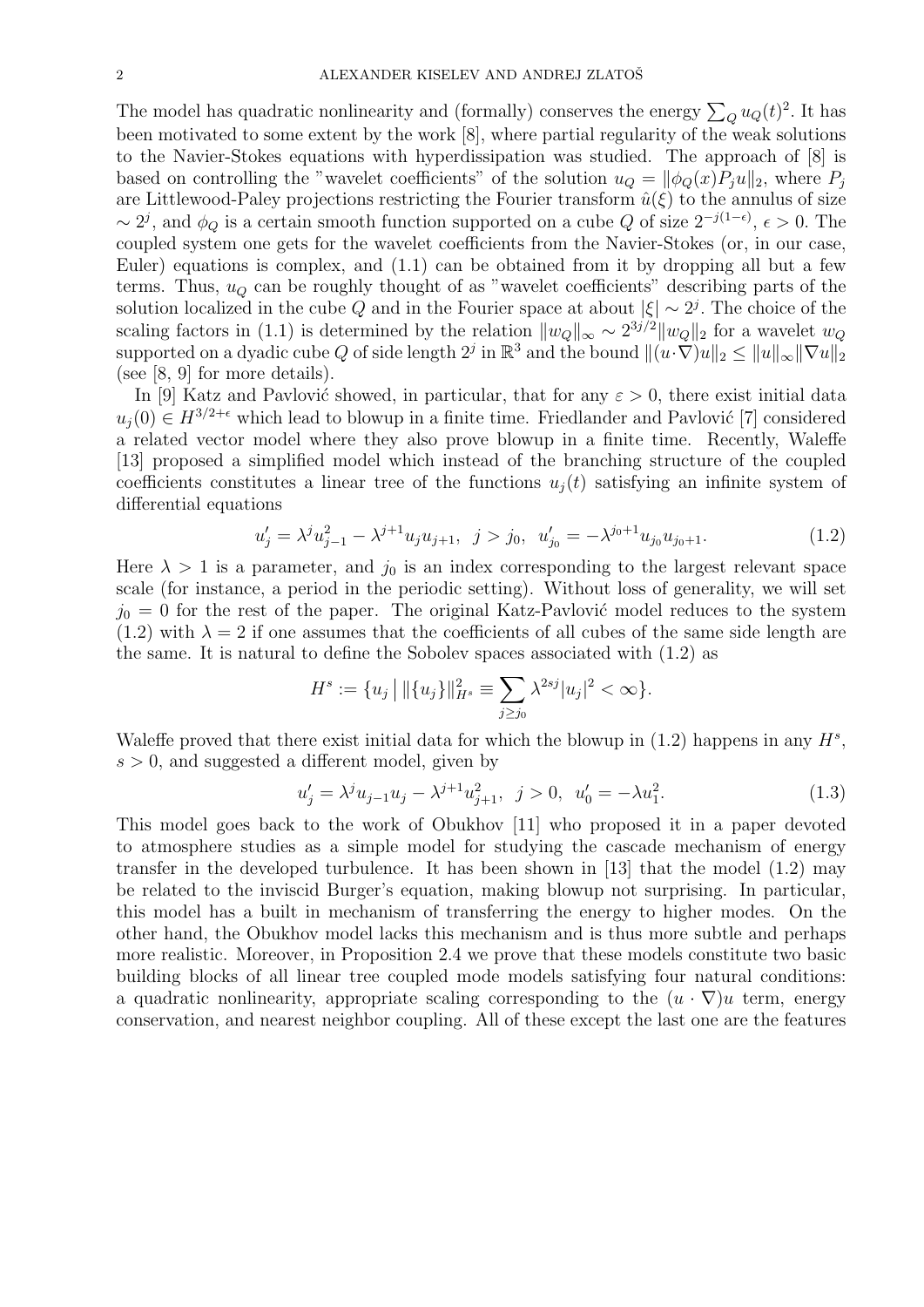derived from the Euler equation; the last condition is clearly a simplification designed to make the problem tractable. Our main goal in this note is to prove the following two theorems, which to some extent confirm the above sentiment. For the rest of the paper we call, following Waleffe, model (1.2) the KP model and model (1.3) Obukhov model.

**Theorem 1.1.** In the KP model, any non-zero initial datum belonging to  $H^1$  leads to a finite time blowup (in  $H^1$ ).

We note that the  $H<sup>1</sup>$  condition is needed in general to show local existence of solutions; we discuss this point in section 2. If one accepts a parallel between the KP model and inviscid Burger's equation, the result is not surprising. Indeed, any non-constant initial datum for the Burger's equation with periodic boundary conditions leads to blowup in finite time.

On the other hand, solutions of the Obukhov model are regular.

**Theorem 1.2.** In the Obukhov model, the solution corresponding to any initial datum in  $H^s$ , s > 1, is regular for all times. That is, for any  $u_0 \in H^s$  with  $s > 1$  and for any  $T > 0$  there exists a unique solution  $\{u_j\} \in C([0,T], H^s)$  such that  $u_j(0) = (u_0)_j$ .

This theorem is probably the most interesting, and certainly the most subtle and difficult to prove result of this paper. It demonstrates an intriguing dichotomy between the properties of two basic dyadic models.

For generic initial data in the Obukhov model, we have a stronger regularity and even dissipation properties, in the following sense.

**Theorem 1.3.** Let  $b_i(\omega)$  be independent uniformly bounded random variables such that the probability of  $b_j(\omega)$  being nonpositive is uniformly bounded away from zero:  $P[b_j(\omega) \leq 0] >$  $\rho > 0$ . Assume  $a_j > 0$  are such that  $\sum_j \lambda^{2sj} |a_j|^2 < \infty$ ,  $s > 1$ . Then with probability one a solution  $\{u_i(t)\}\,$  of the Obukhov model corresponding to the initial datum  $u_i(0) = a_i b_i(\omega)$ satisfies  $||u||_{H^r} \leq C(r,\omega)$  for all times t and any  $r < s$ . Moreover, as  $t \to \infty$ , we have

$$
\lim_{t \to \infty} ||u(t)||_{H^r}^2 = \lim_{t \to \infty} u_0(t)^2 = E_0 \equiv \sum_{j \ge 0} u_j(0)^2,
$$
\n(1.4)

that is, the solution  $u$  converges in  $H^r$  to a constant solution with all energy concentrated in the lowest mode.

We describe some finer properties of the dynamics of the KP and Obukhov models as well.

There are many interesting questions that remain open. In particular, whether Theorem 1.2 holds for  $s = 1$ . Other natural questions include global existence of solutions in the branched Obukhov model (an analog of  $(1.1)$ ) and in the Navier-Stokes version of  $(1.3)$ . It seems reasonable to expect that regularity results for (1.3) should carry over to these cases. Clearly, the analog of the Laplacian term only adds dissipation, and branching is likely to make energy cascade towards high level modes harder to realize. However, on the technical level, the questions are not trivial due to the subtleties of the proof of Theorem 1.2. We did not attempt to address these issues here to keep the present paper from becoming overly technical.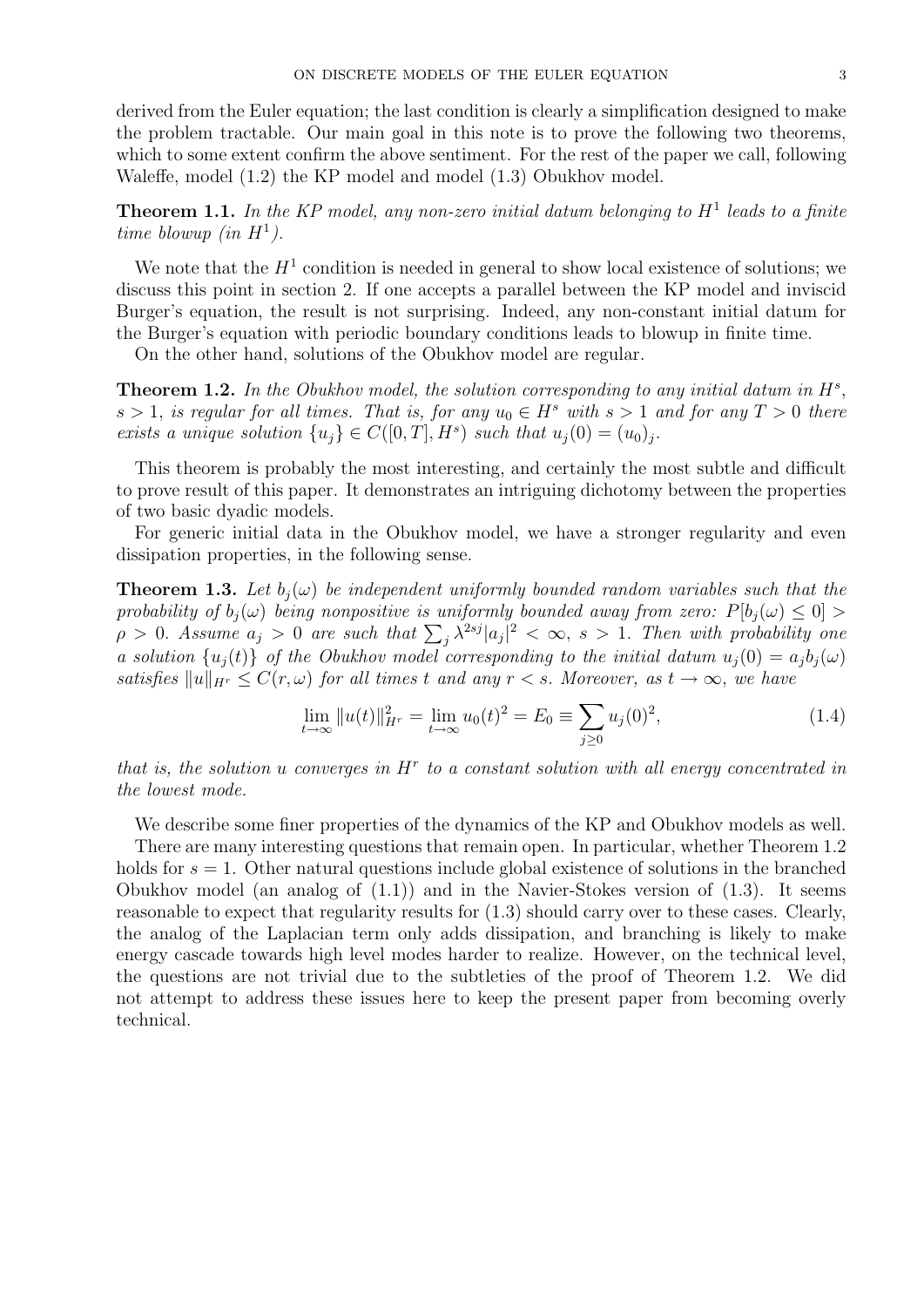We note that models similar in spirit to  $(1.2)$  and  $(1.3)$  — shell models — have been studied in the physics literature for a long time (see, e.g., [5, 6, 12, 10], and [1] for a recent review). One version of these models, the "Sabra" shell model, has recently been studied analytically in [2]. What makes questions like existence and (in some sense) regularity of solutions easier to treat in the shell models setting than in (1.2), (1.3) is a weaker scaling factor in the equations (corresponding, generally speaking, to the scaling assumption  $\|(u \cdot \nabla)u\|_2 \sim$  $||u||_2||\nabla u||_2$ . This leads to the shell models being "subcritical", that is the nonlinearity is controlled by the dissipation term. However the models  $(1.2)$ ,  $(1.3)$ , even when a term representing Laplacian with appropriate scaling is added, are "supercritical". It is only certain monotonicity properties of these models and detailed analysis of their dynamics that make answering the basic regularity/blowup questions possible. Many of the subtler results established for the "Sabra" model in [2] appear harder to establish for the dyadic models of Navier-Stokes equations at this time.

In the next section we collect some preliminary results, postponing the proof of local existence in  $H<sup>1</sup>$  of solutions to our models to an appendix. The proofs of our main theorems appear in Sections 3–5.

#### 2. Preliminaries

In this section we collect and prove some simple useful facts about the KP and Obukhov models. Let us start by stating the result on local existence of solutions.

**Proposition 2.1.** Assume that the initial datum  $u_i(0)$  for either KP or Obukhov model lies in  $H^s$  for some  $s \geq 1$ . Then there exists a unique solution  $u \in C([0,T], H^s)$ , for some time  $T = T(||u(0)||_{H<sup>s</sup>}) > 0$ . The H<sup>s</sup> norm of this solution satisfies

$$
||u(t)||_{H^{s}} \leq ||u(0)||_{H^{s}} e^{C \int_{0}^{t} \sup_{j} {\{\lambda^{j} u_{j}(r)\} d r}}.
$$
\n(2.1)

In particular, the solution blows up in finite time  $\tau$  only if  $\int_0^{\tau} \sup_j {\{\lambda^j u_j(r)\}} dr = \infty$ .

Proof. Local existence of solutions has been proved in [7] using fixed point arguments. The argument in [7] is given for the case of KP model with a specific choice of  $\lambda$  (hence our  $H^1$ notation corresponds to  $H^{5/2}$  in their setting), but it can be adapted easily to the Obukhov model as well. We sketch this argument in the Appendix. Therefore, here we will only discuss (2.1). Carrying out the differentiation and substituting the expression for the time derivatives from  $(1.2)$  (resp.  $(1.3)$ ) we find

$$
\frac{d}{dt} \sum_{j} \lambda^{2sj} u_j^2(t) \leq C \sup_j \{ \lambda^j u_j(t) \} \sum_{j=0}^{\infty} \lambda^{2sj} u_j^2(t),
$$

providing the required bound.

Now we make a few critical observations on the monotonicity properties of our models. From now on, all properties are stated for the solutions described in Proposition 2.1, and hold on the existence interval described in that proposition.

Proposition 2.2. The following properties hold for KP and Obukhov models.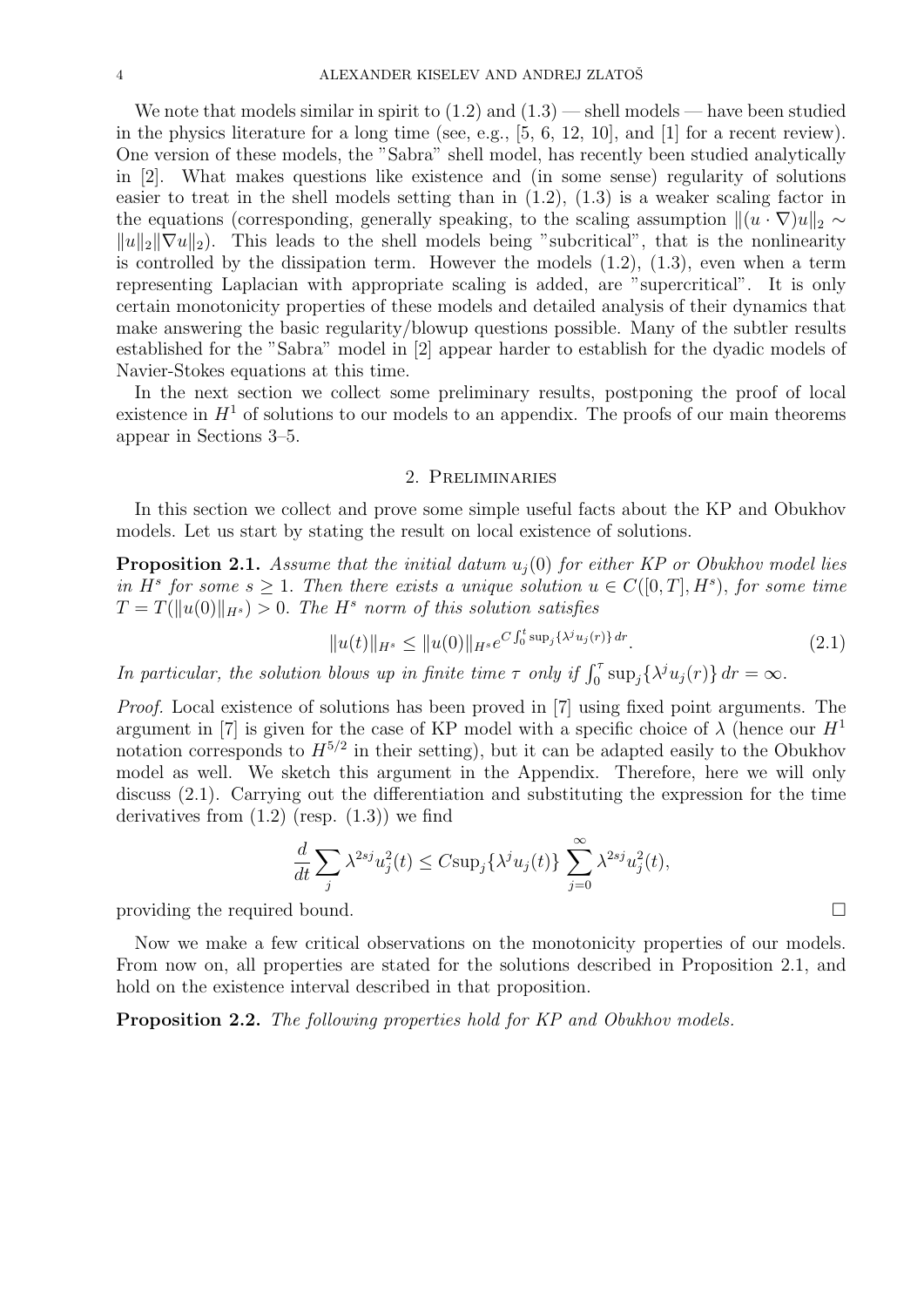- Both KP and Obukhov models conserve the energy  $E_0 \equiv \sum_{j\geq 0} |u_j(t)|^2$ .
- In the KP model, if  $u_i(t_0) \geq 0$  for some  $t_0$ , then  $u_i(t) \geq 0$  for all times  $t \geq t_0$ .
- In the Obukhov model, if  $u_i(t_0) \leq 0$  for some  $t_0$ , then  $u_i(t) \leq 0$  for all times  $t \geq t_0$ .

*Proof.* The first property is checked directly by differentiating the energy. Clearly each  $u_i(t)$  is differentiable, and the fact that solution is  $H<sup>1</sup>$  allows us to sum the right hand side, obtaining zero. To prove the last two properties, one just writes explicitly the expression for  $u_i(t)$ . For example, in the Obukhov model we have

$$
u_j(t) = e^{\lambda^j \int_{t_0}^t u_{j-1}(r) dr} \left( u_j(t_0) - \lambda^{j+1} \int_{t_0}^t e^{-\lambda^j \int_{t_0}^\rho u_{j-1}(r) dr} u_{j+1}^2(\rho) d\rho \right).
$$

Let us define  $E_j(t) \equiv \sum_{l \geq j} |u_l(t)|^2$ . Note that  $E'_j(t) = 2\lambda^j u_{j-1}^2 u_j$  in the KP and  $E'_j(t) =$  $2\lambda^j u_{j-1}u_j^2$  in the Obukhov model. Hence, in both models positive coefficients generate energy transfer to higher modes and negative coefficients transfer energy to lower modes. Since Proposition 2.2 shows that positive coefficients are stable in the KP model and negative ones are stable in the Obukhov model, it is not surprising that the latter is more regular. One more indication of this regularity is the following description of the dynamics corresponding to initial data with only finite number of excited modes.

**Proposition 2.3.** In the Obukhov model, if  $u_j(0) = 0$  for any  $j > j_1$ , then  $u_j(t) = 0$  for any t and  $j > j_1$ . In this case, as time goes to infinity, all energy concentrates in the first mode  $u_0$ . Moreover, if u is any solution that remains in  $H^1$  for all time, then  $u_j(t) \to 0$  as  $t \to \infty$ for all  $j > 0$ .

Proof. The first statement is obvious. Let us prove the third statement (which in turn proves the second in the case of eventually vanishing  $u_i(0)$ ). It is clear from (1.3) that  $u_1(t) \to 0$ , or else  $u_0$  grows unboundedly large negative, contradicting the energy conservation. This holds since  $|u_1'(t)| \leq \lambda^2 E_0$ , so the function  $u_1(t)$  cannot just have increasingly narrow spikes. Now, if  $u_i(t) \to 0$ , then  $u_{i+1}(t) \to 0$ . Otherwise the equation

$$
u_j'(t) = \lambda^j u_{j-1} u_j - \lambda^{j+1} u_{j+1}^2
$$

and  $|u_{j-1}| \leq \sqrt{E_0}$  give us a contradiction as in the case  $j = 0$  above.

Finally, before proving our main results, we state the following observation, which is elementary to verify. It shows that the KP and Obukhov models are basic building blocks of all mode couplings with certain natural properties.

**Proposition 2.4.** Assume that real valued functions  $u_i(t)$  satisfy an infinite system of differential equations such that:

- The right hand side is quadratic in u
- The coupling is nearest neighbor only, that is only  $u_{j-1}$ ,  $u_j$  or  $u_{j+1}$  may appear in the equation for  $u'_j$
- Each term on the right hand side of the equation for  $u_j$  has a factor of  $\lambda^j$  times a constant independent of j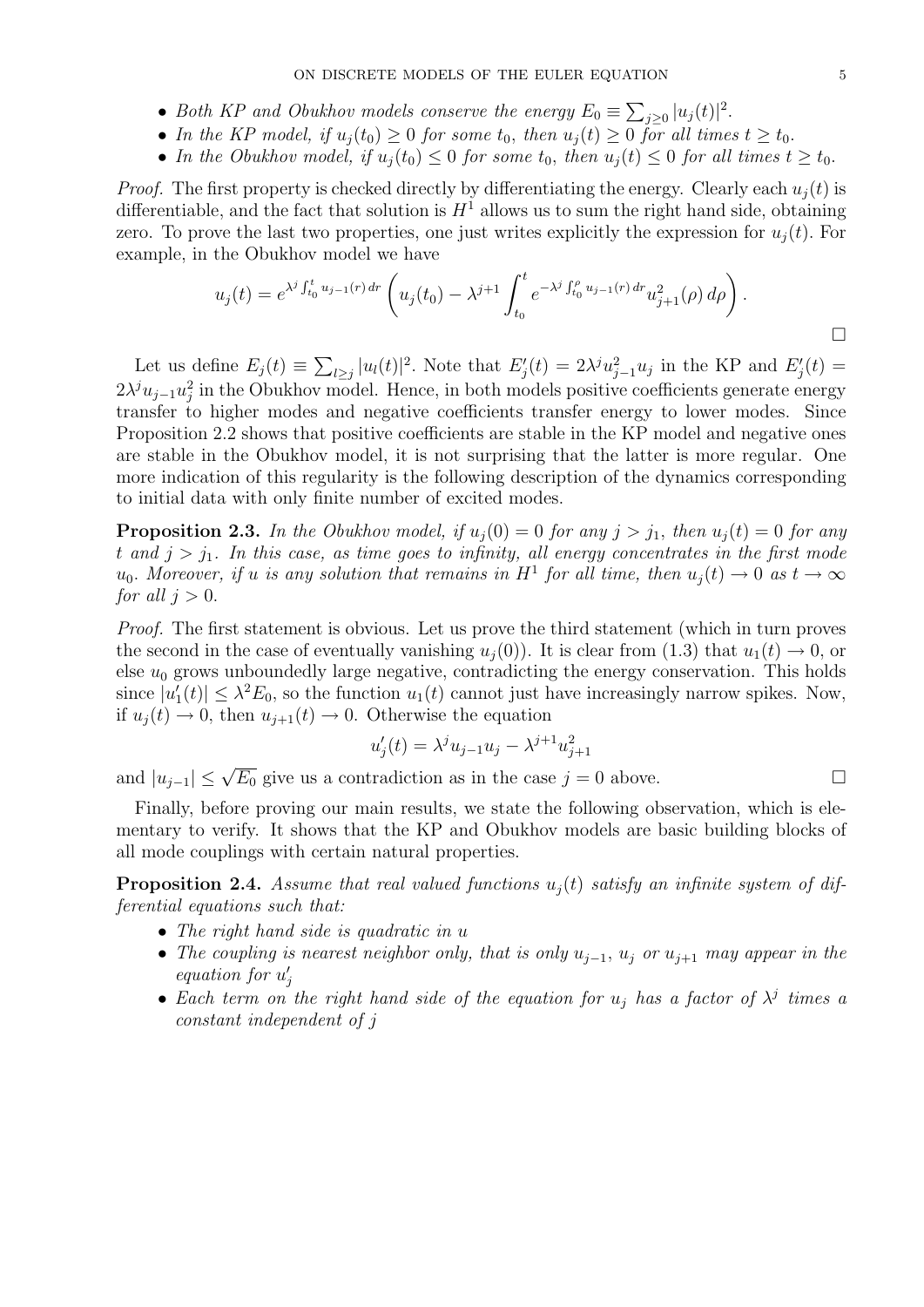• The energy  $\sum_j u_j^2$  is conserved.

Then the system must have the form

$$
u'_{j} = \alpha(\lambda^{j} u_{j-1}^{2} - \lambda^{j+1} u_{j} u_{j+1}) + \beta(\lambda^{j} u_{j} u_{j-1} - \lambda^{j+1} u_{j+1}^{2}),
$$
\n(2.2)

.

that is, the right hand side must be a linear combination of the KP and Obukhov models.

Theorems 1.1 and 1.2 show that if the initial datum is in  $H^s$ ,  $s > 1$ , then the solution of (2.2) always blows up resp. stays regular if  $\alpha = 1, \beta = 0$  resp.  $\alpha = 1, \beta = 0$ . It is an interesting open question how the competition of these two phenomena affects the behavior of solutions of (2.2) when both  $\alpha, \beta \neq 0$ . Notice that when  $sgn(\alpha) = sgn(\beta)$ , then we do not have at our disposal a version of the maximum principle, as are the second and third claims of Proposition 2.2. This structural difference in the general case will present an extra difficulty in the analysis of the dynamics of the problem.

# 3. BLOWUP IN THE KATZ-PAVLOVIC MODEL

In this section we prove Theorem 1.1. We therefore assume, towards contradiction, that the solution exists in  $H^1$  for all times and  $||u||_{H^1}$  is locally bounded. Let us define the "positive" and "negative" energies by

$$
E_{\pm,j}(t) = \sum_{l \ge j, \pm u_l \ge 0} u_l(t)^2
$$

The following lemma shows that for any non-zero initial datum and any j,  $E_{+,j}(t) > 0$  for  $t > t_j$ .

**Lemma 3.1.** For any non-zero initial datum and any  $j > 0$ , we have  $u_j(t) > 0$  for  $t > t_j$ .

*Proof.* Recall that  $j_0 = 0$ . Note that

$$
u_0(t) = u_0(0)e^{-\lambda \int_0^t u_1(s) ds}.
$$

Assume that  $u_1(0) < 0$ , and never turns positive. Then at least we must have  $u_1(t) \to 0$  as  $t \to \infty$ , or else  $u_0$  grows unbounded. But then we get a contradiction with the equation

$$
u_1' = \lambda u_0^2 - \lambda^2 u_1 u_2,
$$

since  $|u_0(t)| \ge |u_0(0)| > 0$  for all times (if  $u_0(0) = 0$ , it is never in the play, and so we should start from  $j = 1$ ). Thus  $u_1$  must become positive. Now if  $u_i(t_j) > 0$ , then  $u_{i+1}(t)$  must turn positive at some finite time too, by an argument identical to the above.  $\Box$ 

Next, we show that the positive energy is always increasing.

**Lemma 3.2.** For any j,  $E_{+,j}(t)$  is monotone increasing. The negative energy  $E_{-,j}(t)$  is monotone decreasing.

*Proof.* At any given moment,  $E_{+,j}(t)$  can be written as a sum of sums  $\sum_{j_1 \leq l \leq j_2} u_l^2$ , where  $u_l(t) \geq 0$  for  $j_1 \leq l \leq j_2$ , and  $u_{j_1-1}(t)$ ,  $u_{j_2+1}(t) < 0$  (or  $j_1 = 0$ ). Then

$$
\frac{d}{dt} \sum_{j_1 \le l \le j_2} u_l^2 = 2 \sum_{j_1 \le l \le j_2} u_l(\lambda^l u_{l-1}^2 - \lambda^{l+1} u_l u_{l+1}) = 2(\lambda^{j_1} u_{j_1} u_{j_1-1}^2 - \lambda^{j_2+1} u_{j_2}^2 u_{j_2+1}) \ge 0.
$$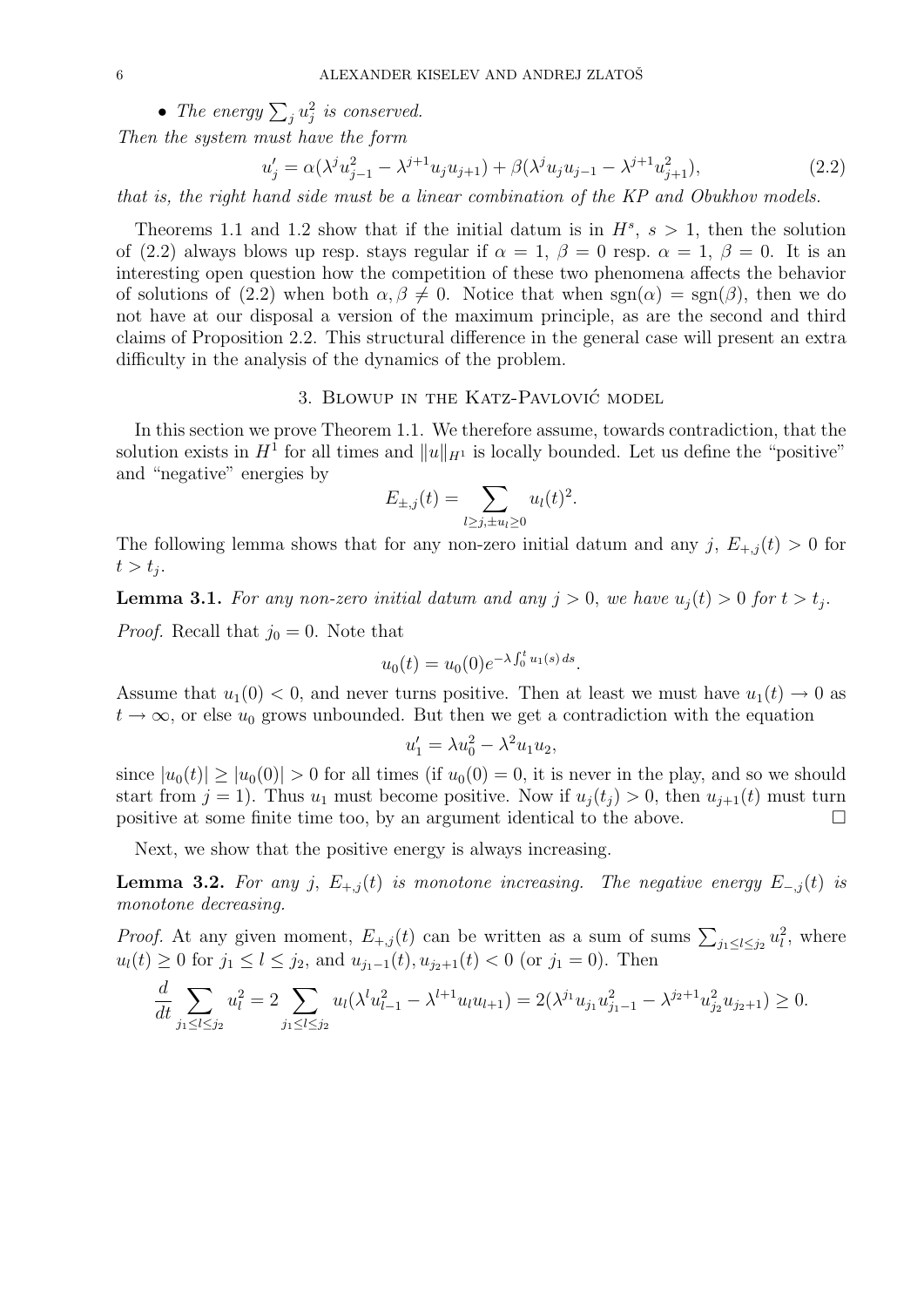Moreover, we see from the above argument that

$$
E'_{+,j}(t) \ge 2\lambda^j u_j u_{j-1}^2. \tag{3.1}
$$

This bound is not relevant if  $u_i(t) \leq 0$ , but we will need it later in the case when we know that  $u_j$  is positive. The proof for  $E_{-,j}$  is similar.

Theorem 1.2 will be a simple consequence of the following key lemma.

**Lemma 3.3.** Let  $q \in (\lambda^{-1}, 1)$  and  $\rho \equiv (\lambda q)^{-1} \in (0, 1)$ , and assume that j is large enough (depending on  $\lambda$ , q, and  $E_0$ ). Then for any  $C > 0$  there is  $A = A(C, \lambda, q) < \infty$  (independent of j) so that if  $E_{+,j}(t_0) \geq Cq^j$  for some  $t_0$ , then there exists a time  $t \in [t_0, t_0 + 2\tau_j]$ , with  $\tau_j \equiv A\rho^j$ , such that either  $E_{+,j+1}(t) \geq Cq^{j+1}$  or  $E_{+,j}(t) \geq 2Cq^j$ .

*Proof.* Assume that for all  $t \in [t_0, t_0 + 2\tau_j]$  we have  $E_{+,j+1}(t) \leq Cq^{j+1}$ . Then by  $E_{+,j}(t) \geq$  $E_{+,j}(t_0) \geq Cq^j$ , we must have  $u_j(t) \geq 0$  and  $u_j^2(t) \geq Cq^j(1-q)$  for any  $t \in [t_0, t_0 + 2\tau_j]$ . Let

$$
A \equiv \max\left\{1, \frac{1+\lambda q}{\sqrt{C}(1-q)^2}, \frac{4\sqrt{E_0}}{C(1-q)^2}\right\}
$$

Consider first the case where  $u_{j+1}(t_1) \geq 0$  for some  $t_1 \in [t_0, t_0 + \tau_j]$ . The amount of energy transfer from  $j^{\text{th}}$  to  $(j + 1)^{\text{st}}$  mode is bounded from below by (recall (3.1))

$$
\int_{t_1}^{t_1+\tau_j} E'_{+,j+1}(t) dt \ge 2\lambda^{j+1} \int_{t_1}^{t_1+\tau_j} u_j(t)^2 u_{j+1}(t) dt.
$$

It must not exceed  $Cq^{j+1}$  to avoid contradiction, so

$$
\int_{t_1}^{t_1+\tau_j} u_{j+1}(t) dt \le \frac{q}{(1-q)\lambda^{j+1}}.
$$

But

$$
u'_{j+1}(t) = \lambda^{j+1} u_j^2 - \lambda^{j+2} u_{j+1} u_{j+2};
$$

thus

$$
u_{j+1}(t_1 + \tau_j) - u_{j+1}(t_1) \ge \lambda^{j+1} C q^j (1-q) \tau_j - \lambda^{j+2} \frac{q}{(1-q)\lambda^{j+1}} \sqrt{C} q^{(j+1)/2}.
$$
 (3.2)

The above bound follows from the fact that  $u_{j+1} \geq 0$  and  $u_{j+2} \leq$  $\overline{C}q^{(j+1)/2}$  on  $[t_1, t_1 + \tau_j],$ the latter by our assumption on  $E_{+,j+1}$ . The right hand side of (3.2) equals

$$
\sqrt{C}q^{(j+1)/2}\left(\sqrt{C}\lambda^{j+1}\tau_j(1-q)q^{(j-1)/2}-\frac{\lambda q}{1-q}\right).
$$
\n(3.3)

Since  $A \geq (1+\lambda q)/$ √  $\overline{C}(1-q)^2$  and  $\tau_j = A\rho^j$ , the expression in the brackets in (3.3) is greater than one.

It remains to consider the case where  $u_{j+1}(t) < 0$  for  $t \in [t_0, t_0 + \tau_j]$ . Recall that we have  $u_j^2 \geq Cq^j(1-q)$ , and  $-u_{j+1}u_{j+2} \geq u_{j+1}F_0$ , where  $F_0^2 = E_0$  is the total (conserved) energy of the solution. Then from (1.2) we obtain for any  $t_1 \in [t_0, t_0 + \tau_j],$ 

$$
u_{j+1}(t) \ge u_{j+1}(t_1) e^{\lambda^{j+2} F_0(t-t_1)} + C \int_{t_1}^t \lambda^{j+1} q^j (1-q) e^{\lambda^{j+2} F_0(t-s)} ds
$$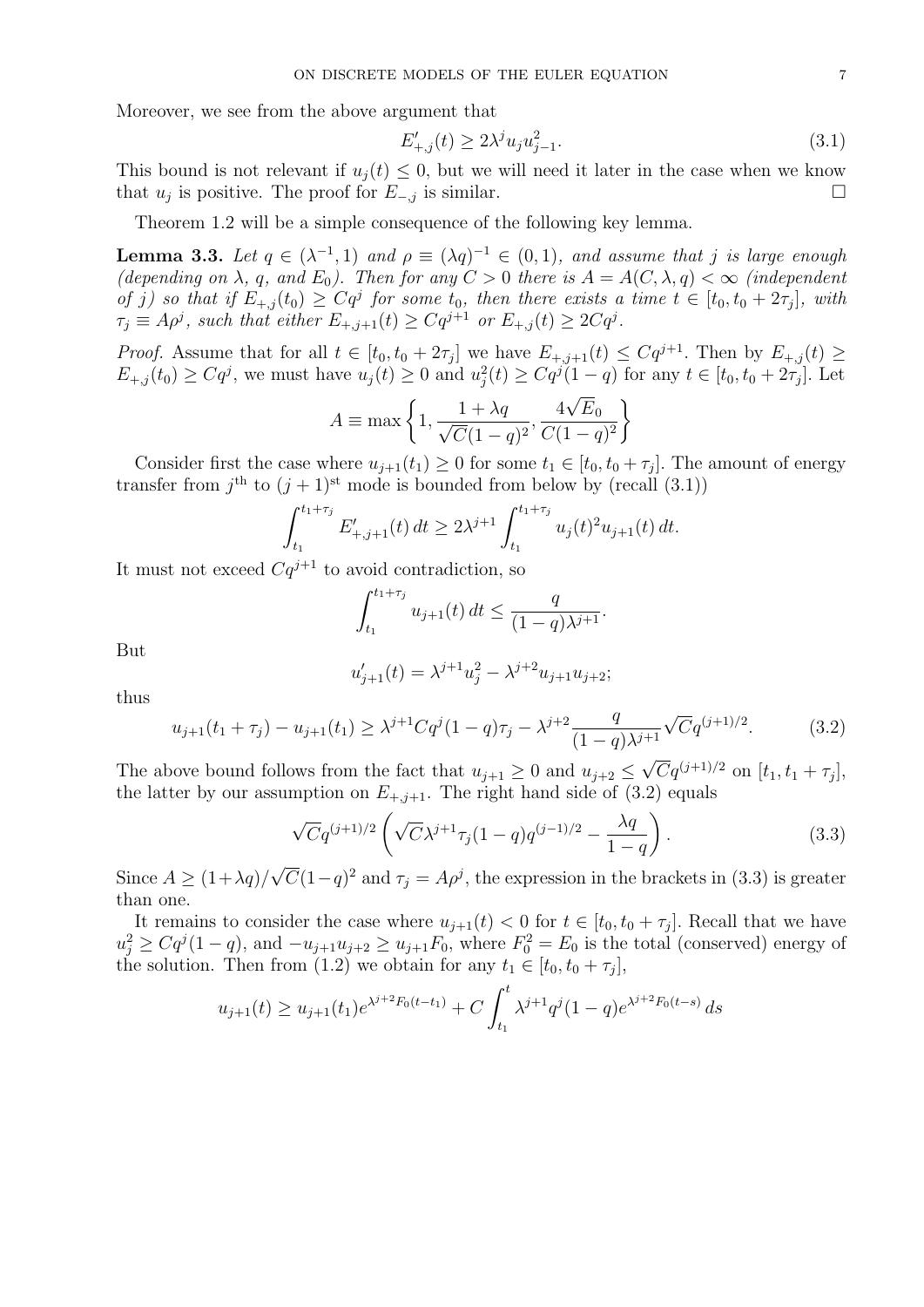$$
\geq e^{\lambda^{j+2}F_0(t-t_1)}\left(u_{j+1}(t_1)+C\lambda^{-1}q^{j}(1-q)F_0^{-1}(1-e^{-\lambda^{j+2}F_0(t-t_1)})\right).
$$
\n(3.4)

Assume without loss of generality that j is large enough, so that  $\lambda^j F_0 \rho^j >> 1$  (then also  $\lambda^{j+2}F_0\tau_j >> 1$  because  $A \geq 1$ ). If for some  $t_1 \in [t_0, t_0 + \tau_j/2]$  the value of  $u_{j+1}(t)$  goes above  $-\frac{1}{2}C\lambda^{-1}q^{j}(1-q)F_0^{-1}$ , we see from (3.4) that  $u_{j+1}(t)$  will become positive before  $t_0+\tau_j$ . Thus, we must have

$$
u_{j+1}(t) \le -\frac{1}{2}C\lambda^{-1}q^{j}(1-q)F_0^{-1}
$$

for  $t \in [t_0, t_0 + \tau_i/2]$ . But then for these t,

$$
\frac{d}{dt}u_j^2 \ge -2\lambda^{j+1}u_j^2u_{j+1} \ge \lambda^jC^2q^{2j}(1-q)^2F_0^{-1}.
$$

This implies

$$
u_j(t_0 + \tau_j/2)^2 \ge u_j(t_0 + \tau_j/2)^2 - u_j(t_0)^2 \ge \frac{1}{2}\tau_j\lambda^j C^2 q^{2j} (1-q)^2 F_0^{-1} \ge 2Cq^j
$$

since  $A \ge 4F_0/C(1-q)^2$ . Thus,  $E_{+,j}(t_0+\tau_j/2) \ge 2Cq^j$ , and the lemma is proved.

The second alternative in Lemma 3.3 is needed since if  $u_{i+1}$  is very large negative, it seems reasonable that it may take some time before it becomes positive and the positive energy starts being transferred up. The proof is based on the observation that in this case, the negative energy from the  $(j + 1)$ <sup>st</sup> mode is quickly transferred into the positive one at the  $j<sup>th</sup>$  mode. The following corollary shows that actually the lemma holds in a simpler form, without the second alternative, if we increase the waiting time slightly.

**Corollary 3.4.** In the setting of Lemma 3.3, there exists  $t \in [t_0, t_0 + 2 \log_2(E_0/Cq^j)\tau_j]$ , such that  $E_{+,j+1}(t) \geq Cq^{j+1}$ .

*Proof.* Recall that the total energy of the solution is equal to  $E_0$ . Applying Lemma 3.3 repeatedly on the  $j^{\text{th}}$  level, we see that the second alternative cannot hold more than  $\log_2(E_0/Cq^j)$ times.  $\square$ 

Now we can complete the proof of Theorem 1.1.

*Proof of Theorem 1.1.* Pick some  $q \in (\lambda^{-1}, 1)$  and denote  $\tilde{\tau}_j = 2 \log(E_0/Cq^j)\tau_j$ . It is clear that

$$
\tilde{\tau} = \sum_j \tilde{\tau}_j < \infty.
$$

Lemma 3.1 shows that each  $u_i$  (in particular, those to which Lemma 3.3 applies) will eventually become positive. Using Corollary 3.4 one then shows by induction that for some  $t_0 < \infty$ ,  $C > 0$ , and for all large j, there exists  $t_j \in [t_0, t_0 + \tilde{\tau}]$  such that  $E_{+,j}(t) \geq Cq^j$ . Note that  $t_j$ can be chosen to be increasing. But then the  $H<sup>1</sup>$  norm satisfies

$$
||u(t_j)||_{H^1}^2 \ge C\lambda^{2j}q^j \to \infty
$$

because  $q > \lambda^{-1}$ . The proof is finished.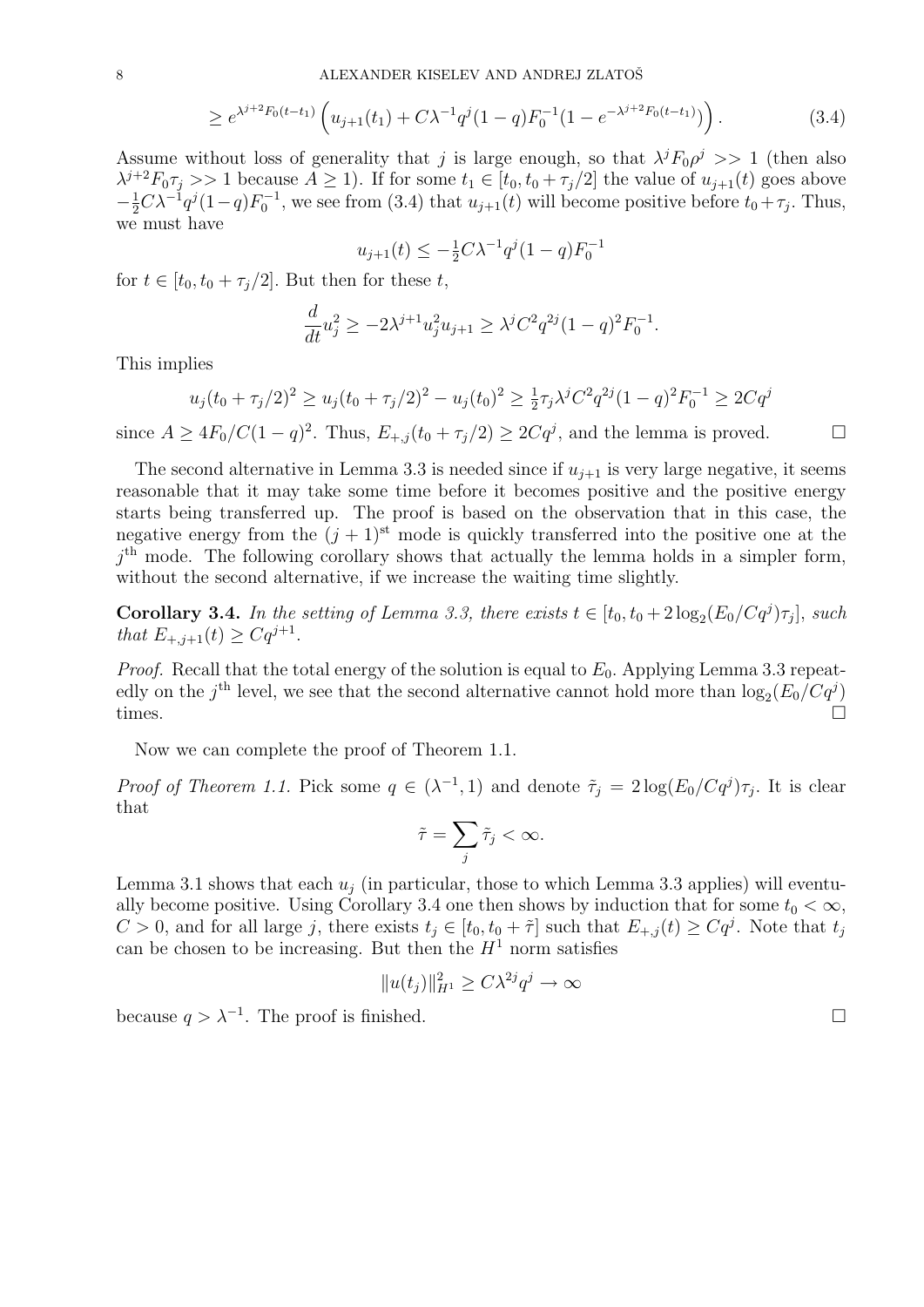#### 4. Almost sure estimates in the Obukhov model

In this section we prove Theorem 1.3 as a warmup. This result is rather straightforward, relying only on the fact that negative coefficients are stable in the Obukhov model and that the energy always flows to the lower modes across any negative site.

*Proof of Theorem 1.3.* Consider a realization of  $\{b_i(\omega)\}\$ , that has infinitely many sites  $j_1(\omega)$  <  $\cdots < j_n(\omega) < \ldots$  at which  $b_{j_l}(\omega) \leq 0$ . Such realizations occur with probability 1, by the hypothesis. We also set  $j_0(\omega) = 0$  by convention. Since

$$
E'_{j_l(\omega)+1}(t) = 2\lambda^{j_l(\omega)+1} u_{j_l(\omega)}(t) u_{j_l(\omega)+1}(t)^2,
$$

we see that by Proposition 2.2,  $E'_{j_l(\omega)+1}(t) \leq 0$ , for all  $t > 0$  for which the solution exists. Therefore, for all such times we have the following estimate

$$
||u(t)||_{H^r}^2 \le \sum_{l=0}^{\infty} \lambda^{2j_l(\omega)r} \left( \sum_{m=j_{l-1}(\omega)}^{j_l(\omega)} |u_m(0)|^2 \right) \le C_1 \sum_{l=0}^{\infty} \lambda^{2j_l(\omega)r - 2j_{l-1}(\omega)s}, \tag{4.1}
$$

since  $|u_m(0)| \leq C\lambda^{-ms}$  by assumption. We claim that for any  $\alpha > 0$ , with probability one we have

$$
j_l(\omega) - j_{l-1}(\omega) \le \alpha j_{l-1}(\omega) \tag{4.2}
$$

for all but finitely many l. If that were the case, take  $\alpha = (s - r)/2r$ . Then

$$
2j_l(\omega)r - 2j_{l-1}(\omega)s \leq -(s-r)j_{l-1}(\omega)
$$

almost surely for all but finitely many  $l$ . In that case, the sum  $(4.1)$  converges almost surely, proving  $||u||_{H^r} \leq C(r,\omega)$ . This and local existence in  $H^1$  (note that  $1 < s$ ) now gives the existence of the solution in  $H^r$ ,  $r < s$ , for all times.

To prove (4.2), split natural numbers into non-overlapping intervals  $L_n \equiv \{j \mid 3^{n-1} < j \leq n \}$  $3<sup>n</sup>$ . It is clear that for all  $\alpha$  small enough, any interval  $I_l = (j_{l-1}, j_l)$  satisfying  $j_l - j_{l-1} > \alpha j_{l-1}$ will have an intersection of size at least  $\alpha 3^{n-2}$  with some  $L_n$ . The probability of having such an interval of negative  $b_j(\omega)$ 's in  $L_n$  is less than  $3^n(1-\rho)^{\alpha 3^{n-2}}$ . Since the events of having such an interval in  $L_n$  for different n are independent, we find that the probability of having an infinite number of such intervals is zero by the Borel-Cantelli lemma.

The fact that  $||u(t)||_{H^r}^2$  converges to  $E_0$  follows from the above argument and Proposition 2.3. Indeed, with probability one  $u_0(t)^2 \leq ||u(t)||_{H^r}^2 \leq u_0(t)^2 + \sum$  $l \geq 1$  $A_l(t)$ , where

$$
A_l(t) = \sum_{m=j_{l-1}(\omega)+1}^{j_l(\omega)} |u_m(t)|^2 \lambda^{2mr},
$$

and we saw that  $A_l(t) \leq C(\omega)\lambda^{-(s-r)l}$ . But Proposition 2.3 also implies  $A_l(t) \to 0$  as  $t \to \infty$ for any l. Thus, by the dominated convergence theorem,

$$
\lim_{t \to \infty} (\|u(t)\|_{H^r}^2 - u_0(t)^2) = 0.
$$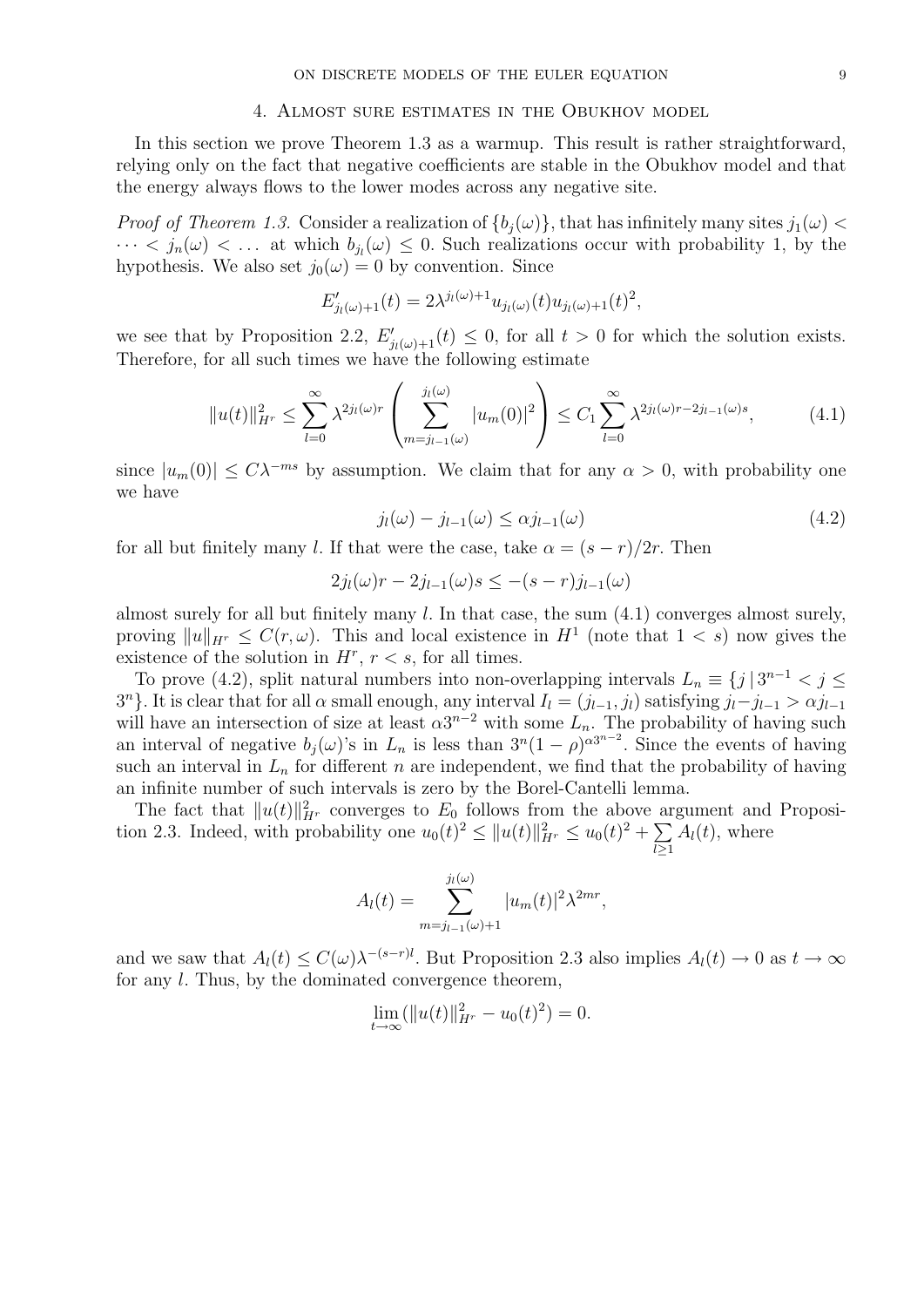In particular, for  $r = 0$  we get using energy conservation

$$
E_0 = ||u(t)||_{L^2}^2 = \lim_{t \to \infty} u_0(t)^2
$$

which yields  $(1.4)$ .

# 5. Regularity in the Obukhov model

We will now prove Theorem 1.2. Assume, towards contradiction, that for some initial datum  $u(0)$  with  $||u(0)||_{H^s} \leq 1$  (this can be assumed without loss of generality, by scaling in u and t), u blows up at time  $T < \infty$ , that is,

$$
\limsup_{t \to T} \|u(t)\|_{H^s} = \infty \tag{5.1}
$$

and  $||u(t)||_{H^s}$  is bounded for  $t \in [0, T - \varepsilon]$  and any  $\varepsilon > 0$  (using (2.1) and  $||u(t)||_{H^s} \ge$  $\sup_j {\{\lambda^j u_j(t)\}}$ , one can actually show that the lim sup must be lim). Proposition 2.1 shows that this is only possible if

$$
\limsup_{t \to T} \sup_j \{ \lambda^j u_j(t) \} = \infty.
$$
\n(5.2)

Although a priori it only follows from the proposition that the lim sup is  $\infty$  for some  $T^* \leq T$ , it is immediate from  $s > 1$  that in that case (5.1) would hold for  $T^*$  and so  $T^* = T$ . We have

$$
u_j(0) \le \lambda^{-sj} \tag{5.3}
$$

and by  $||u(t)||_{L^2} = ||u(0)||_{L^2} \le ||u(0)||_{H^s} \le 1$ ,

$$
|u_j(t)| \le 1. \tag{5.4}
$$

Finally, we recall that

$$
E_j(t) \equiv \sum_{l \ge j} u_l(t)^2
$$

satisfies

$$
E'_{j}(t) = 2\lambda^{j} u_{j-1}(t) u_{j}(t)^{2}
$$
\n(5.5)

(with  $u_{-1} \equiv 0$ ).

Our strategy will be to first narrow down the possibility of blowup to a specific scenario (Lemma 5.1) and then exclude blowup under this scenario (Lemma 5.3). Let  $t_i < T$  be the first time such that

$$
u_j(t_j) = \lambda^{-j} \tag{5.6}
$$

(if there is no such time we let  $t_j \equiv \infty$ ). If  $t_j < \infty$ , then

$$
u_j(t) > 0 \text{ for } t \in [0, t_j],\tag{5.7}
$$

by Proposition 2.2. Therefore we can use

$$
\frac{u_j'}{u_j} = \lambda^j u_{j-1} - \lambda^{j+1} \frac{u_{j+1}^2}{u_j} \tag{5.8}
$$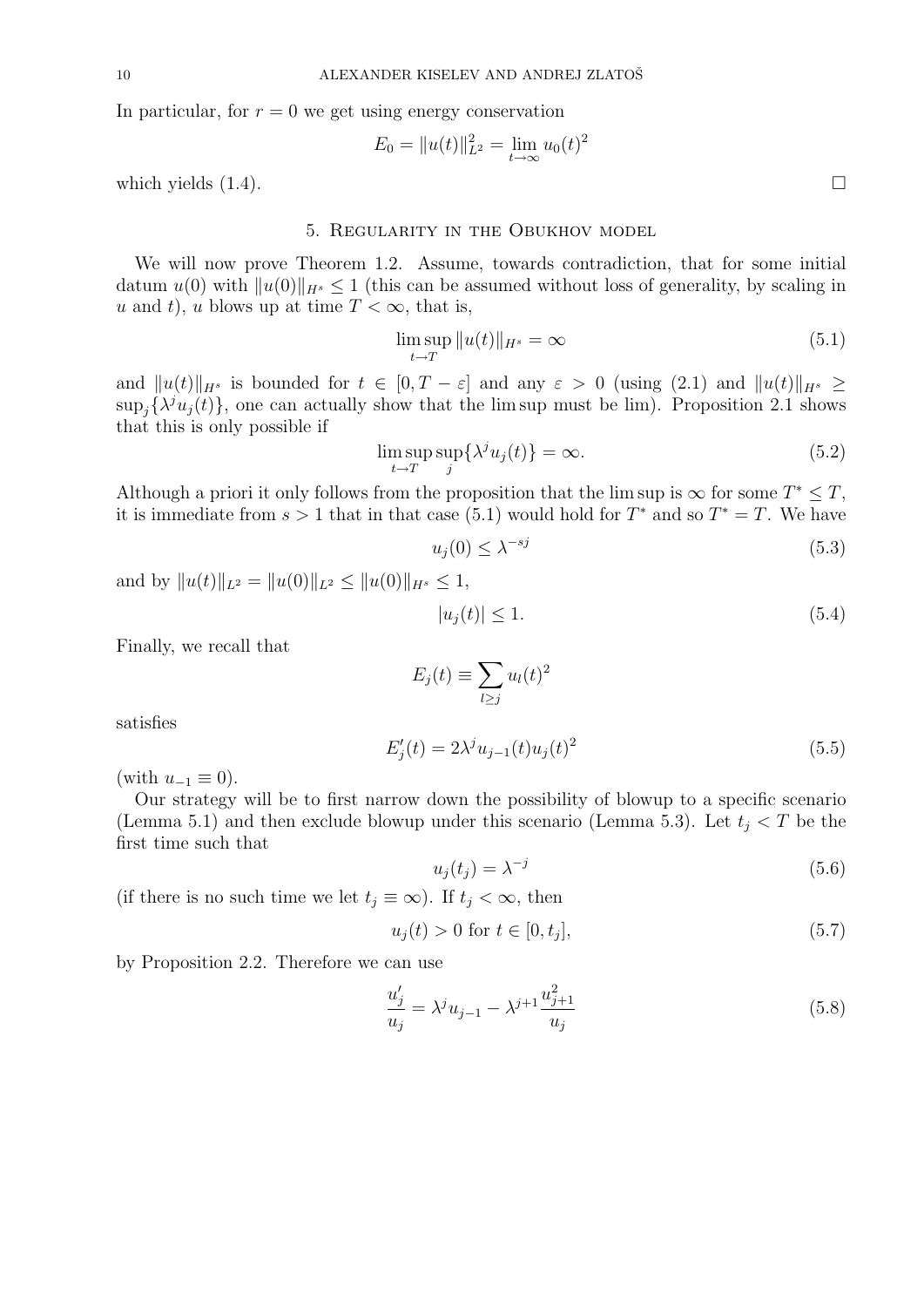for  $j > 0$  to obtain from  $(5.3)$  and  $(5.6)$ 

$$
(s-1)j\log\lambda \leq \log\frac{u_j(t_j)}{u_j(0)} \leq \lambda^j \int_0^{t_j} u_{j-1}(t) dt \leq \lambda^j T \sup_{t \leq t_j} u_{j-1}(t).
$$

Hence

$$
\sup_{t \le t_j} u_{j-1}(t) \ge \frac{(s-1)\log \lambda}{T\lambda} j\lambda^{-(j-1)},\tag{5.9}
$$

which means that  $t_{j-1} \leq t_j$  once  $j > T\lambda((s-1)\log\lambda)^{-1}$  (this is obviously true also when  $t_j = \infty$ ). Therefore  $t_j$  is eventually non-decreasing and has a limit  $\tau$ . Now (5.2) and (5.4) imply that  $\tau \neq \infty$  and so  $\tau \leq T$ . Then (5.9) shows  $t_{j-1} < t_j$  for large j as well as  $\sup_{t\leq t_j} u_{j-1}(t)\lambda^{j-1} \to \infty$  as  $j\to\infty$ , and so  $T\leq \tau$  (since blowup cannot happen before T). Hence  $t_j$  is eventually increasing and  $t_j \to T$ . From now on we will consider j large enough so that  $T - 1 < t_j < t_{j+1} < T$  and set  $I_j \equiv [t_j, t_{j+1}]$ . Note that

$$
u_j(t_{j+1}) \ge 0 \tag{5.10}
$$

because  $t_{j+1}$  is the first time when  $u_{j+1}$  reaches  $\lambda^{-j-1}$ , and  $u_{j+1}$  (if it is positive) has to decrease when  $u_j < 0$ . At various places in the argument below we will further increase the size of j under consideration.

We choose  $\varepsilon \in (0, \frac{s-1}{5})$  $\frac{-1}{5}$ ). For  $t \le t_j$  and  $l \ge 1$  we have by (5.7) and (5.8),

$$
\log \frac{u_{j+l}(t)}{u_{j+l}(0)} \le \lambda^{j+l} \int_0^t u_{j+l-1}(\tau) d\tau \le \lambda T
$$

since  $t < t_{j+l}$ . Therefore by  $(5.3)$ ,

$$
u_{j+l}(t) \le e^{\lambda T} \lambda^{-s(j+l)} \le \lambda^{-(s-\varepsilon)(j+l)} \tag{5.11}
$$

for large enough  $j, t \leq t_j$ , and  $l \geq 1$ . This and (5.8) gives

$$
(s-1-\varepsilon)j\log\lambda \le \log\frac{u_{j+1}(t_{j+1})}{u_{j+1}(t_j)} \le \lambda^{j+1}\int_{I_j}u_j(t)\,dt. \tag{5.12}
$$

Thus for all large j,  $u_j$  has to become large compared to  $\lambda^{-j}$  somewhere on  $I_j$ , while  $u_{j+1}$ increases to  $\lambda^{-j-1}$  and all the higher modes are tiny. This shows that for blowup at T to occur there must be a "wave" of large  $\lambda^j u_j$  moving from low to high modes, reaching infinity in finite time. Next we will show that this wave has to be eventually very thin. Namely, we will show that modes just behind the head of the wave quickly become negative when  $j$  is large.

**Lemma 5.1.** For all large enough j we have  $u_{j-1}(p_j) \leq 0$  with  $p_j \in I_j$  defined by

$$
\lambda^{j+1} \int_{t_j}^{p_j} u_j(t) dt = \frac{3(s-1-\varepsilon)}{4} j \log \lambda.
$$
 (5.13)

*Remark*. Note that this  $p_j$  is unique by  $(5.12)$  and Proposition 2.2

Lemma 5.1 will be a consequence of the following weaker formulation of the thin wave property.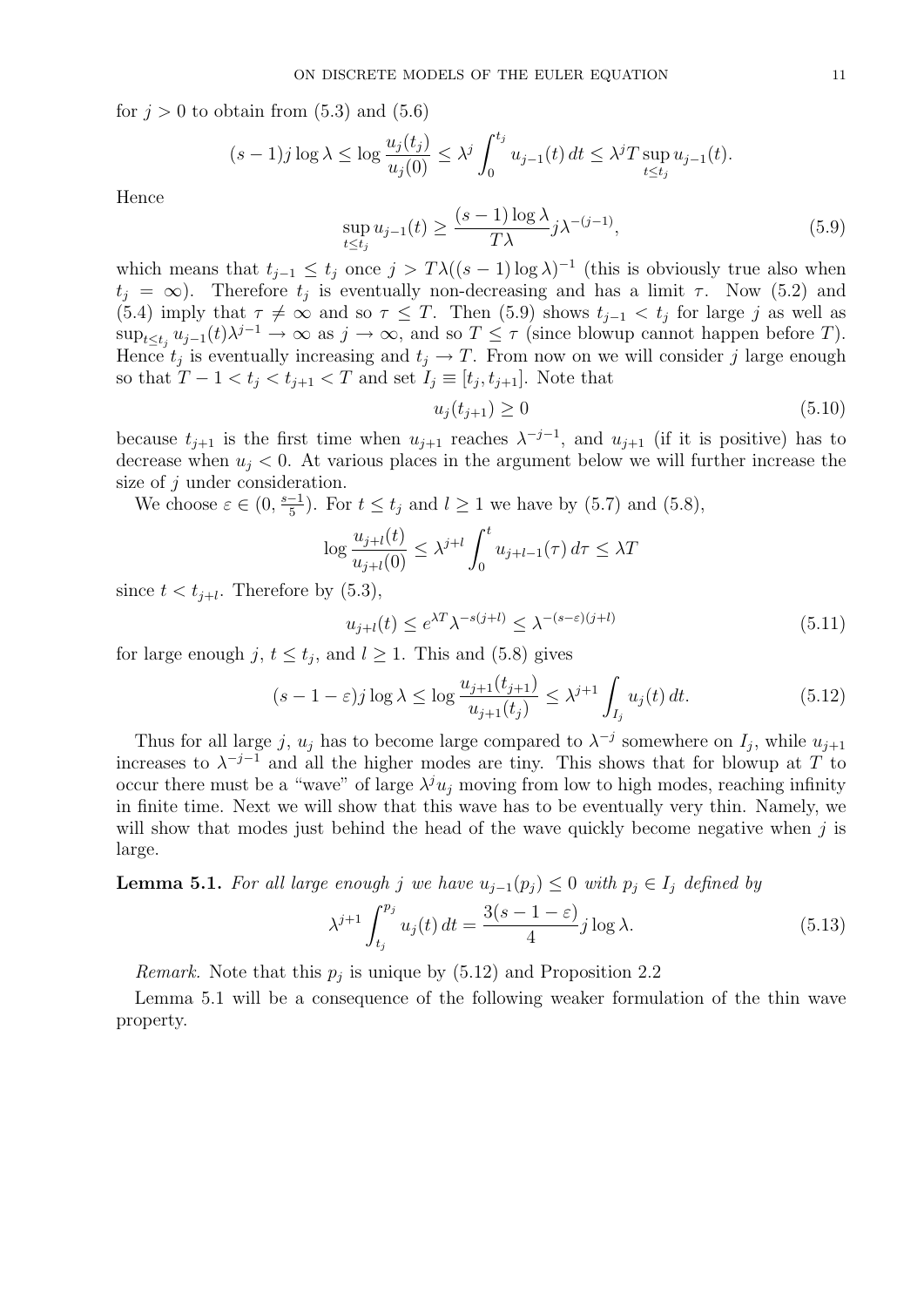**Lemma 5.2.** For any j<sub>1</sub> there is  $j > j_1$  such that  $u_{j-2}(r_j) \leq 0$  for  $r_j \in I_j$  defined by

$$
\lambda^{j+1} \int_{t_j}^{r_j} u_j(t) dt = \frac{s-1-\varepsilon}{2} j \log \lambda.
$$
 (5.14)

*Proof.* Note that  $r_j$  is again unique. Let us assume that the statement is not true and consider large enough  $j_1$  so that  $u_{j-2}(r_j) > 0$  for all  $j > j_1$ . This also means that

$$
u_{j-1}(t), u_j(t) > 0 \text{ for } t \in I_j \tag{5.15}
$$

because  $r_{j+1}, r_{j+2} > t_j$ .

We have  $u_{j+1}(t) \leq \lambda^{-j-1}$  for  $t \in I_j$  and so by (1.3) and (5.15)

$$
u_j(t) \ge u_j(t_j) - \lambda^{j+1} \int_{I_j} \lambda^{-2j-2} dt \ge \lambda^{-j-1} (\lambda - |I_j|) \ge \lambda^{-j-1}
$$
 (5.16)

for  $t \in I_j$  when j is large. This, (5.4), (5.6) and (5.8) give

$$
\lambda^{j} \int_{I_{j}} u_{j-1}(t) dt = \log \frac{u_{j}(t_{j+1})}{u_{j}(t_{j})} + \lambda^{j+1} \int_{I_{j}} \frac{u_{j+1}(t)^{2}}{u_{j}(t)} dt
$$
  
\n
$$
\leq j \log \lambda + \lambda^{j+1} |I_{j}| \lambda^{-j-1}
$$
\n(5.17)

and so

$$
\lambda^{j+1} \int_{I_j} u_{j-1}(t) dt \le (\lambda + \varepsilon) j \log \lambda \tag{5.18}
$$

if j is large. We conclude from  $(5.14)$  and  $(5.18)$  that there exists  $a_j < r_j$ , the first time in  $I_j$  such that

$$
\frac{u_j(a_j)}{u_{j-1}(a_j)} \ge \frac{s-1-\varepsilon}{4(\lambda+\varepsilon)}.\tag{5.19}
$$

Of course, sharp inequality can possibly hold only if  $a_j = t_j$ . Moreover, this choice of  $a_j$  and (5.18) ensure that

$$
\lambda^{j+1} \int_{t_j}^{a_j} u_j(t) dt \le \frac{s - 1 - \varepsilon}{4} j \log \lambda
$$
\n
$$
\lambda^{j+1} \int_{t_j}^{r_j} f(t) dt \le \frac{s - 1 - \varepsilon}{4} j \log \lambda
$$
\n
$$
(5.99)
$$

and hence by (5.14),

$$
\lambda^{j+1} \int_{a_j}^{r_j} u_j(t) dt \ge \frac{s - 1 - \varepsilon}{4} j \log \lambda.
$$
 (5.20)

Now  $u_{j-2}(r_j) > 0$  and (5.5) show that  $E_{j-1}$  is increasing on  $[t_j, r_j]$ , so that

$$
\lambda^{-2j} = u_j(t_j)^2 \le E_{j-1}(t_j) \le E_{j-1}(a_j).
$$

Notice also that for  $t \leq r_j$ 

$$
\log \frac{u_{j+1}(t)}{u_{j+1}(t_j)} \le \lambda^{j+1} \int_{t_j}^t u_j(\tau) d\tau \le \frac{s-1-\varepsilon}{2} j \log \lambda,
$$

which together with (5.11) gives for  $t \leq r_j$ 

$$
u_{j+1}(t) \leq \lambda^{-\frac{s+1-\varepsilon}{2}j}.
$$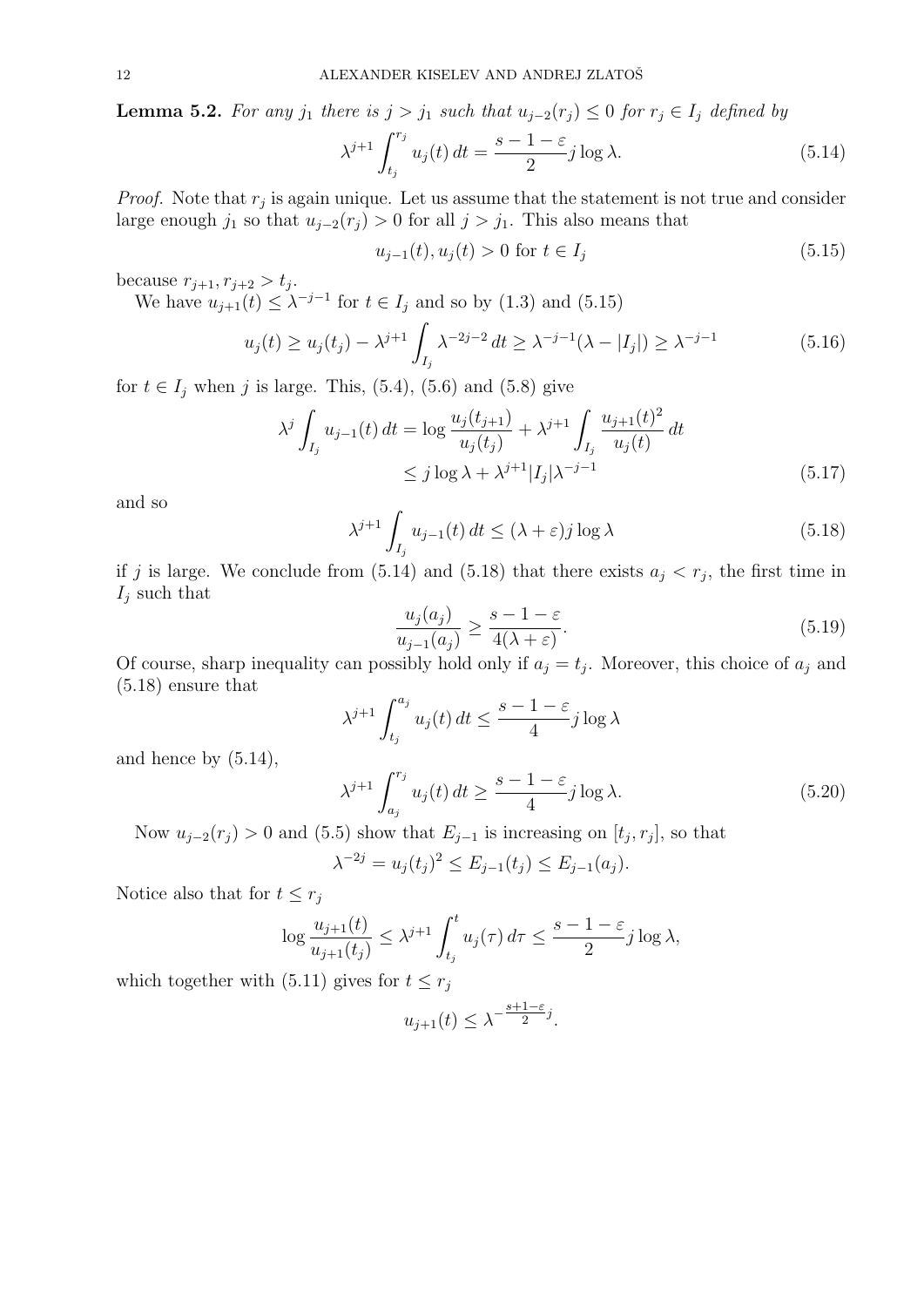Therefore

$$
E_{j+1}(a_j) \le \lambda^{-(s+1-\varepsilon)j} + \sum_{l=j+2}^{\infty} \lambda^{-2(s-\varepsilon)l} \le \lambda^{-(s+1-2\varepsilon)j} \le \lambda^{-2j-1}
$$
(5.21)

if j is large. From this we have  $E_{j+1}(a_j) \leq \lambda^{-1} E_{j-1}(t_j)$ , and we obtain

$$
u_{j-1}(a_j)^2 + u_j(a_j)^2 = E_{j-1}(a_j) - E_{j+1}(a_j) \ge \frac{\lambda - 1}{\lambda} E_{j-1}(t_j) \ge \frac{\lambda - 1}{\lambda} u_{j-1}(t_j)^2.
$$

This and (5.19) imply that with  $c_1 \equiv \frac{\lambda - 1}{\lambda}$  $\frac{-1}{\lambda}[(\frac{4(\lambda+\varepsilon)}{s-1-\varepsilon})^2+1]^{-1},$ 

$$
u_j(a_j)^2 \ge c_1 u_{j-1}(t_j)^2. \tag{5.22}
$$

Similarly as in (5.17), this in turn gives for  $C_1 \equiv -\frac{1}{2} \log c_1 + 1$ 

$$
\lambda^j \int_{a_j}^{r_j} u_{j-1}(t) dt \le \log \frac{u_j(r_j)}{u_j(a_j)} + |I_j| \le \log \frac{u_j(r_j)}{u_{j-1}(t_j)} + C_1.
$$
\n(5.23)

Next, we claim that for large enough  $i$ 

$$
u_j(r_j) \ge (1 - |I_j|)(1 - (C_2 j)^{-2})u_{j-1}(t_j)
$$
\n(5.24)

with  $C_2$  defined in (5.25) below. Assume this is not true. Note that then  $u_j(r_j) \le u_{j-1}(t_j)$ , and so (5.20) and (5.23) show that there is  $b_j \in [a_j, r_j]$  such that

$$
\frac{u_j(b_j)}{u_{j-1}(b_j)} \ge \frac{s-1-\varepsilon}{4\lambda C_1} j \log \lambda \equiv C_2 j.
$$
\n(5.25)

This improves  $(5.19)$  by a factor of j. We now run the same energy argument as above, with  $a_j$  replaced by  $b_j$  (and ignoring the last inequality in (5.21)), to obtain  $E_{j+1}(b_j) \leq$  $\lambda^{-(s-1-2\varepsilon)j} E_{j-1}(t_j)$  and

$$
u_{j-1}(b_j)^2 + u_j(b_j)^2 \ge (1 - \lambda^{-(s-1-2\varepsilon)j})u_{j-1}(t_j)^2 \ge (1 - (C_2j)^{-2})u_{j-1}(t_j)^2
$$

for large j. (5.25) now gives  $u_j(b_j) \geq (1 - (C_2 j)^{-2})u_{j-1}(t_j)$ , using that  $(1 + (C_2 j)^{-2})^{-1} \geq$  $(1 - (C_2 j)^{-2})$ . But then, as in (5.16), we obtain

$$
u_j(r_j) \ge u_j(b_j) - \lambda^{j+1} \int_{b_j}^{r_j} \lambda^{-2j-2} dt \ge (1 - |I_j|) u_j(b_j), \tag{5.26}
$$

where the last inequality follows from  $(5.16)$  with  $t = b_j$ . This shows  $(5.24)$  for large enough j. Using (5.26) again, with  $r_j, b_j$  replaced by  $t_{j+1}, r_j$ , we obtain

$$
u_j(t_{j+1}) \ge (1 - |I_j|)^2 (1 - (C_2 j)^{-2}) u_{j-1}(t_j).
$$

Since  $\prod_{j>i_1}(1-|I_j|)^2(1-(C_2j)^{-2})>0$  for large enough  $j_1$ , this means that there is  $c_2>0$ such that for all large enough j we have  $u_i(t_{i+1}) \ge c_2$ . Moreover, (5.22) and an argument as in (5.26) show that we actually have for large j and any  $t \in [a_j, t_{j+1}]$ ,

$$
c_2 \le u_j(t) \le 1\tag{5.27}
$$

(with a new  $c_2 > 0$ ). Then (5.23) gives

$$
\lambda^{j+1} \int_{a_j}^{r_j} u_{j-1}(t) dt \le C_3
$$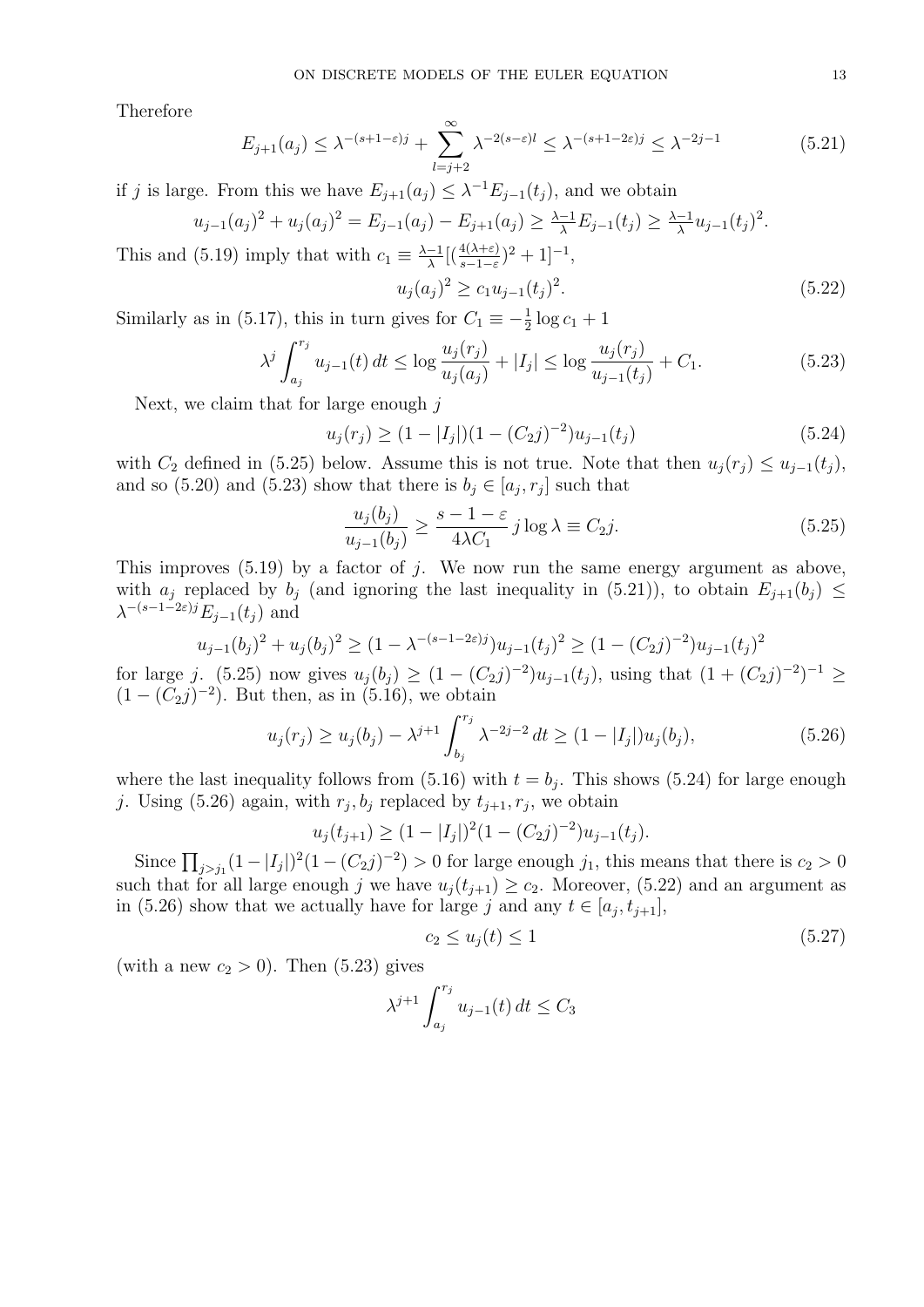for  $C_3 \equiv C_1 - \log c_2$ . This and (5.20) means that there is  $d_j \in [a_j, r_j]$  such that

$$
\frac{u_j(d_j)}{u_{j-1}(d_j)} \ge \frac{s-1-\varepsilon}{8C_3} j \log \lambda \equiv c_3 j \tag{5.28}
$$

and

$$
\lambda^{j+1} \int_{a_j}^{d_j} u_j(t) dt \le \frac{s-1-\varepsilon}{8} j \log \lambda,
$$

and so

$$
\lambda^{j+1} \int_{d_j}^{r_j} u_j(t) dt \ge \frac{s-1-\varepsilon}{8} j \log \lambda.
$$

Thus  $r_j - d_j \geq c_4 j \lambda^{-j}$  for  $c_4 \equiv \frac{s-1-\varepsilon}{8\lambda}$  $rac{-1-\varepsilon}{8\lambda} \log \lambda$ . Finally, by  $(5.27)$  we have on  $[d_j, r_j]$ ,

$$
u_{j-1}'\leq \lambda^{j-1}u_{j-1}-\lambda^jc_2^2
$$

with  $u_{j-1}(d_j) \le u_j(d_j)(c_3j)^{-1} \le (c_3j)^{-1}$  by (5.4) and (5.28). But then for large enough j we have  $u_{j-1}(d_j) < \frac{1}{2}$  $\frac{1}{2}c_2^2$  and hence  $u'_{j-1}(d_j) < 0$ . This means that  $u'_{j-1} < 0$  and  $u_{j-1} < \frac{1}{2}$  $\frac{1}{2}c_2^2$  on [ $d_j, r_j$ ]. Therefore  $u'_{j-1} \leq -\frac{1}{2}\lambda^j c_2^2$  on  $[d_j, r_j]$ , which implies

$$
u_{j-1}(r_j) \le u_{j-1}(d_j) - \frac{1}{2}\lambda^j c_2^2 c_4 j \lambda^{-j} \le \frac{1}{2} c_2^2 (1 - c_4 j)
$$

which is negative for large enough j. This contradicts (5.15) and the proof is finished.  $\square$ 

*Proof of Lemma 5.1.* Let j be as in the statement of Lemma 5.2. We will show that if j is large enough, then it also satisfies the statement of Lemma 5.1.

We have (recall  $(5.13)$  and  $(5.14)$ )

$$
\lambda^{j+1} \int_{r_j}^{p_j} u_j(t) dt = \frac{s-1-\varepsilon}{4} j \log \lambda.
$$
 (5.29)

We proceed by contradiction, so assume that  $u_{j-1}(p_j) > 0$ . Notice that then  $u_{j-1}, u_j > 0$  on  $[t_j, p_j]$  (the latter by (5.10)). Hence (5.16) holds on this interval, and as in (5.17) and (5.18),

$$
\lambda^{j+1} \int_{r_j}^{p_j} u_{j-1}(t) dt \le (\lambda + \varepsilon) j \log \lambda.
$$
 (5.30)

Again, (5.29) and (5.30) show that there must be  $e_j \in [r_j, p_j]$  such that

$$
\frac{u_j(e_j)}{u_{j-1}(e_j)} \ge \frac{s-1-\varepsilon}{8(\lambda+\varepsilon)}.\tag{5.31}
$$

and

$$
\lambda^{j+1} \int_{e_j}^{p_j} u_j(t) dt \ge \frac{s - 1 - \varepsilon}{8} j \log \lambda.
$$
 (5.32)

Now  $u_{j-2}(r_j) \leq 0$  gives  $u'_{j-1} \leq -\lambda^j u_j^2$  on  $[r_j, p_j]$ , that is,

$$
u_{j-1}(e_j) - u_{j-1}(p_j) \ge \lambda^j \int_{e_j}^{p_j} u_j(t)^2 dt
$$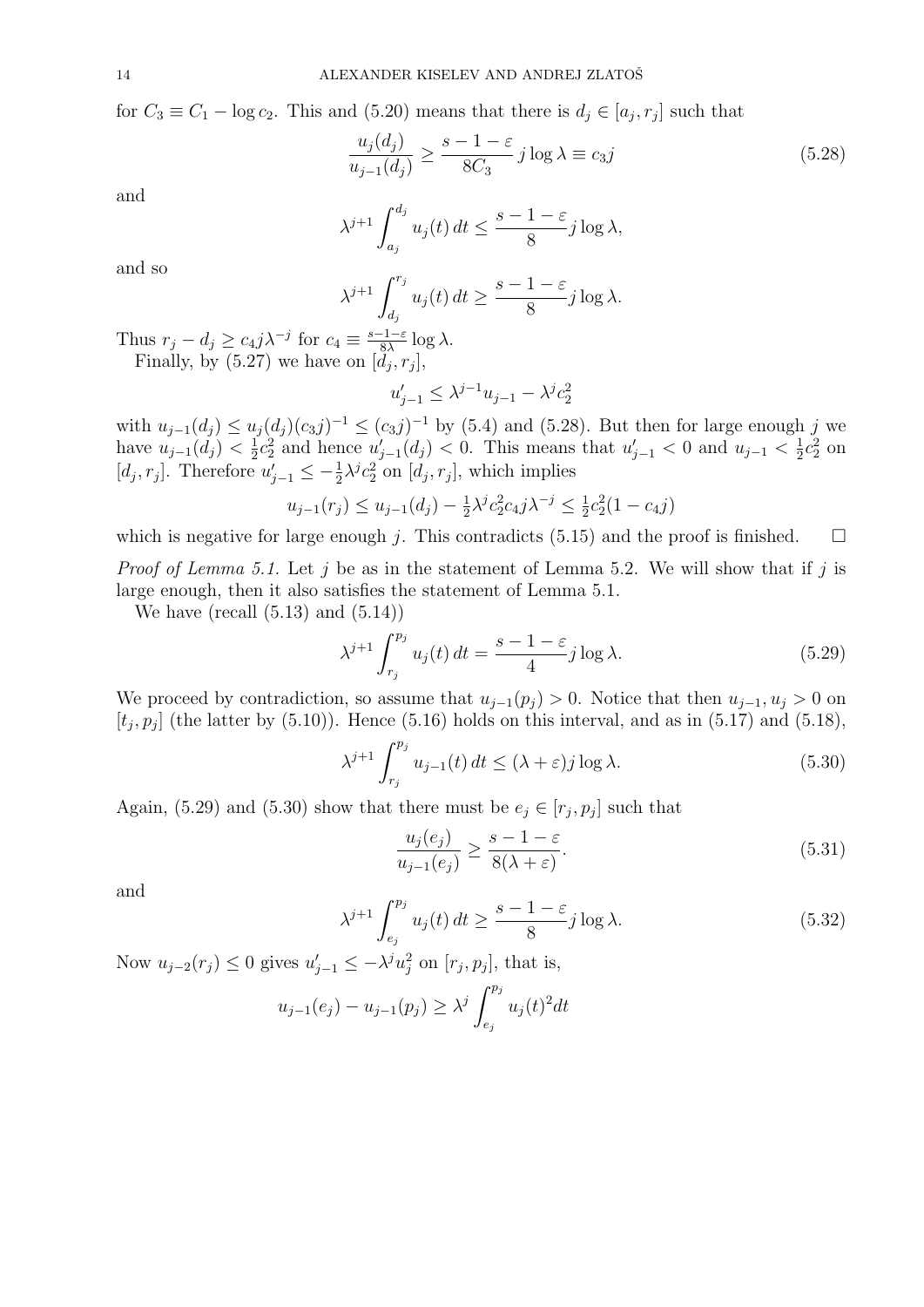$$
\geq \frac{\lambda^j}{p_j - e_j} \bigg( \int_{e_j}^{p_j} u_j(t) dt \bigg)^2
$$
  
\n
$$
\geq \frac{s - 1 - \varepsilon}{8\lambda (p_j - e_j)} j \log \lambda \int_{e_j}^{p_j} u_j(t) dt
$$
 (5.33)

by (5.32). Since  $u_{j-1}, u_j > 0$  on  $[e_j, p_j]$ , a similar computation as in (5.26) shows that for t in this interval  $u_j(t) \geq \frac{1}{2}$  $\frac{1}{2}u_j(e_j)$  if j is large. But that, (5.31), and (5.33) yield

$$
u_{j-1}(e_j) - u_{j-1}(p_j) \ge c_5 j u_{j-1}(e_j)
$$

for  $c_5 = \frac{(s-1-\varepsilon)^2}{128\lambda(\lambda+\varepsilon)}$  $\frac{(s-1-\varepsilon)^2}{128\lambda(\lambda+\varepsilon)}\log\lambda$  and all large j. Once  $j>c_5^{-1}$ , this contradicts  $u_{j-1}(p_j)>0$ .

Thus we have showed that if  $u_{j-2}(r_j) \leq 0$  and j is large enough, then  $u_{j-1}(p_j) \leq 0$ . But then also  $u_{j-1}(r_{j+1}) \leq 0$  because  $p_j < t_{j+1} < r_{j+1}$ . Lemma 5.1 and induction finish the proof.  $\Box$ 

Hence we have narrowed the possibility of a blowup to a scenario where for all large  $j$  there is (a single)  $q_j \in [t_j, p_j]$  such that

$$
u_{j-1}(q_j) = 0.\t\t(5.34)
$$

That is,  $u_{j-1}$  vanishes while  $u_{j+1}$  is still relatively small. Indeed, (5.13) shows that

$$
\log \frac{u_{j+1}(t)}{u_{j+1}(t_j)} \le \frac{3(s-1-\varepsilon)}{4}j \log \lambda,
$$

for  $t \leq q_j$  which together with (5.11) gives for  $t \leq q_j$ 

$$
u_{j+1}(t) \le \lambda^{-(1+\frac{s-1-\varepsilon}{4})j} \le \lambda^{-(1+\varepsilon)j}.\tag{5.35}
$$

Of course, blowup can now come only from large  $u_j(q_j)$  because all the other modes are controlled by  $\lambda^{-j}$ . Yet since  $u_{j-1}$  becomes negative on  $I_j$ , we can expect that a portion of  $u_i$  energy will be passed to the lower modes, rather than transferred to  $u_{i+1}$ , making blowup unlikely. This intuition will be confirmed if we prove the following lemma.

**Lemma 5.3.** For all large enough j we have  $u_j(q_j) \leq \lambda^{-2} u_{j-2}(q_{j-2})$  or  $u_{j+1}(q_{j+1}) \leq \lambda^{-3} u_{j-2}(q_{j-2})$ .

Let us first complete the proof of Theorem 1.3 given this lemma.

*Proof of Theorem 1.3.* Choose large enough  $j_1$  and set  $C \equiv \lambda^{j_1} u_{j_1}(q_{j_1})$ . Then the lemma and induction show that there is a sequence  $j_l \to \infty$  such that  $\lambda^{j_l} u_{j_l}(q_{j_l}) \leq C$ . Since on  $[q_{j_l}, t_{j_l+1}]$ we have  $u'_{j_l} \leq 0$ , we also have there  $\lambda^{j_l} u_{j_l} \leq C$  which gives  $u'_{j_l+1} \leq C \lambda u_{j_l+1}$ . But then (5.6) and (5.35) show

$$
(\varepsilon j_l - 1) \log \lambda \le \log \frac{u_{j_l+1}(t_{j_l+1})}{u_{j_l+1}(q_{j_l})} \le C\lambda (t_{j_l+1} - q_{j_l}) \le C\lambda.
$$

This is a contradiction when l is large.  $\Box$ 

Thus, we are left with proving the lemma.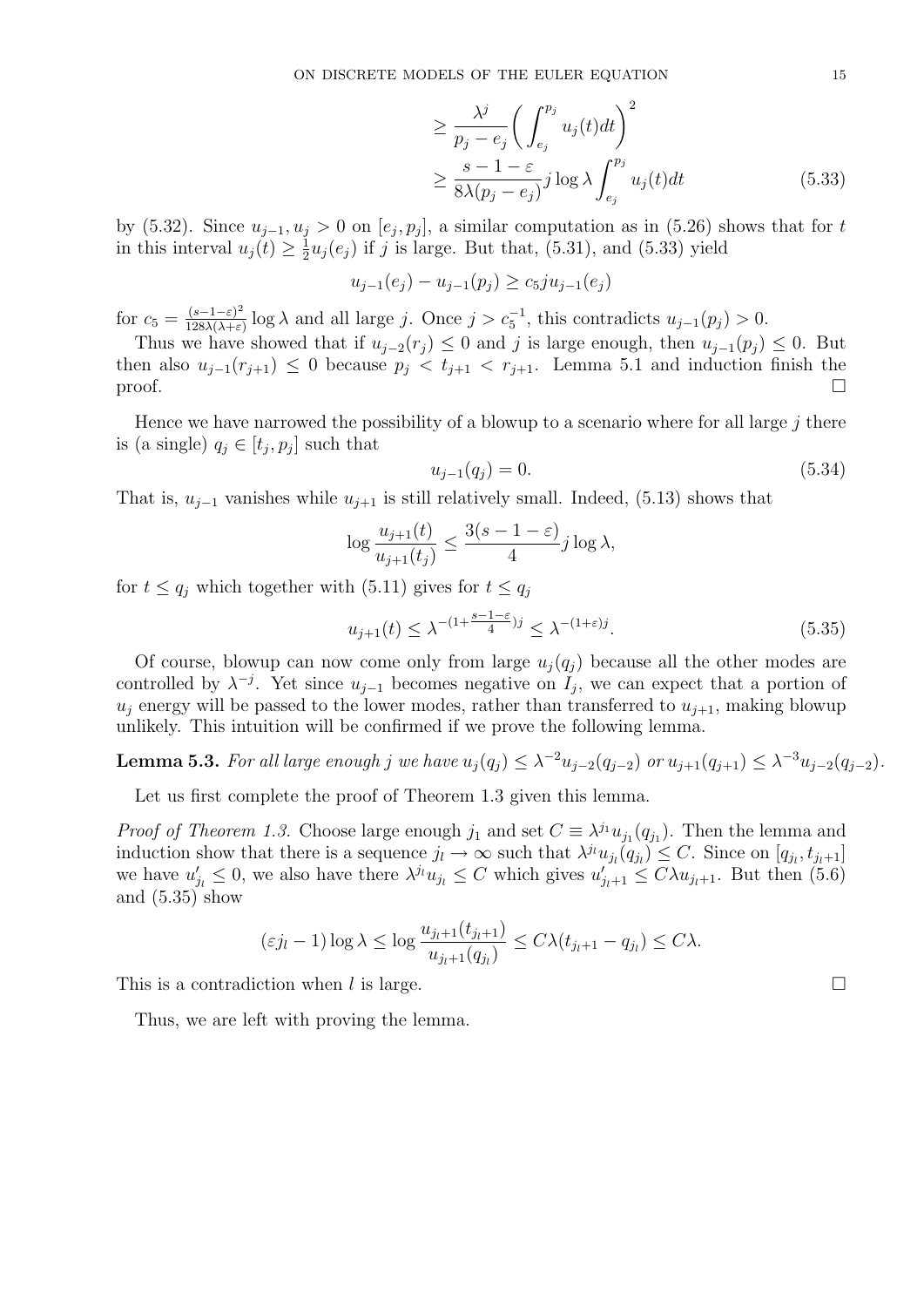*Proof of Lemma 5.3.* Notice that (5.16) holds for  $t \leq q_i$  and so

$$
u_j(q_j) \ge \lambda^{-j-1}.\tag{5.36}
$$

Also  $u_j$  obviously decreases on  $[q_j, q_{j+1}]$ . Let now j be large enough so that Lemma 5.1 holds for any  $j' \geq j-2$  in place of j. In particular,  $u_{j'-1}(q_{j'})=0$  with  $q_{j'}$  defined above. Let us denote

$$
B \equiv u_{j-2}(q_{j-2}) \ge \lambda^{-j+1}.
$$
\n(5.37)

By (5.11), (5.35), and (5.37) we have  $E_{j-2}(q_{j-2}) \leq \frac{25}{16}B^2$  if j is large enough. Since  $u_{j-3} \leq 0$ on  $[q_{j-2}, T)$ , (5.5) gives  $E_l(t) \leq \frac{25}{16} B^2$  for  $l \geq j-2$  and  $t \geq q_{j-2}$ , in particular,

$$
u_l(t) \leq \frac{5}{4} B
$$
 for  $l \geq j - 2$  and  $t \geq q_{j-2}$ . (5.38)

Let us again proceed by contradiction and assume that

$$
u_j(q_j) > \frac{B}{\lambda^2}
$$
 and  $u_{j+1}(q_{j+1}) > \frac{B}{\lambda^3}$ . (5.39)

We define  $f_j \in [q_j, q_{j+1}]$  to be the first time such that

$$
u_j(f_j) = u_{j+1}(f_j)
$$
\n(5.40)

(recall that  $u_j(q_j) \geq \lambda^{-j-1} \geq u_{j+1}(q_j)$  and  $u_j(q_{j+1}) = 0 \leq u_{j+1}(q_{j+1})$ ). Then we must have for any  $t \in [q_j, f_j],$ 

$$
u_j(t) \ge \frac{B}{2\lambda^3} \quad \left(\ge \frac{1}{2}\lambda^{-j-2}\right) \tag{5.41}
$$

because otherwise (5.5), (5.11), (5.35), the definition of  $f_j$ , and  $u_{j-1}(t) \leq 0$  show that

$$
E_{j+1}(q_{j+1}) = E_j(q_{j+1}) \le E_j(t) \le 3u_j(t)^2 \le \frac{B^2}{\lambda^6},
$$

which would mean  $u_{j+1}(q_{j+1}) \leq B\lambda^{-3}$ , contradicting the assumption. We assume here again that j is large enough, so that  $E_{j+2}(t) \le u_j(t)^2$  for  $t \in [q_j, f_j]$ . Therefore (5.41) holds and there is a first time  $g_j \in [q_j, f_j]$  such that  $u_{j+1}(g_j) = 2\lambda^{-(1+\varepsilon)j}$ . From (1.3), (5.35), and  $u_j(t) \ge u_j(f_j) \ge B(2\lambda^3)^{-1}$  and  $u_{j+1}(t) \le u_{j+1}(g_j) = 2\lambda^{-(1+\varepsilon)j}$  for  $t \in [q_j, g_j]$  we get

$$
\lambda^{j+1} \int_{q_j}^{g_j} u_j(t)^2 dt \ge \frac{B}{4\lambda^{3-(1+\varepsilon)j}} \lambda^{j+1} \int_{q_j}^{g_j} u_j(t) u_{j+1}(t) dt
$$
  
\n
$$
\ge \frac{B}{4\lambda^{3-(1+\varepsilon)j}} (u_{j+1}(g_j) - u_{j+1}(q_j))
$$
  
\n
$$
\ge \frac{B}{4\lambda^3}.
$$
 (5.42)

Next, we will show that there is  $h_j \in [q_j, g_j]$  such that

$$
u_{j-1}(h_j) \le -\frac{B}{10\lambda^5}, \quad u_j(h_j) \ge \frac{B}{2\lambda^3}, \quad u_{j+1}(h_j) \le 2\lambda^{-(1+\varepsilon)j}.\tag{5.43}
$$

The second and third inequality are automatic when  $h_i \leq g_i$  (by (5.41) and the definition of  $g_j$ , so let us assume that for all  $t \in [q_j, g_j]$  we have  $-B(10\lambda^5)^{-1} < u_{j-1}(t) \leq 0$ . Then on  $[q_j, g_j]$  we have by  $u_j \ge B(2\lambda^3)^{-1}$ , (1.3) and (5.38),

$$
u'_{j-1} \leq \lambda^{j-1} \frac{B}{10\lambda^5} \frac{5B}{4} - \lambda^j u_j^2 \leq -\frac{1}{2} \lambda^j u_j^2.
$$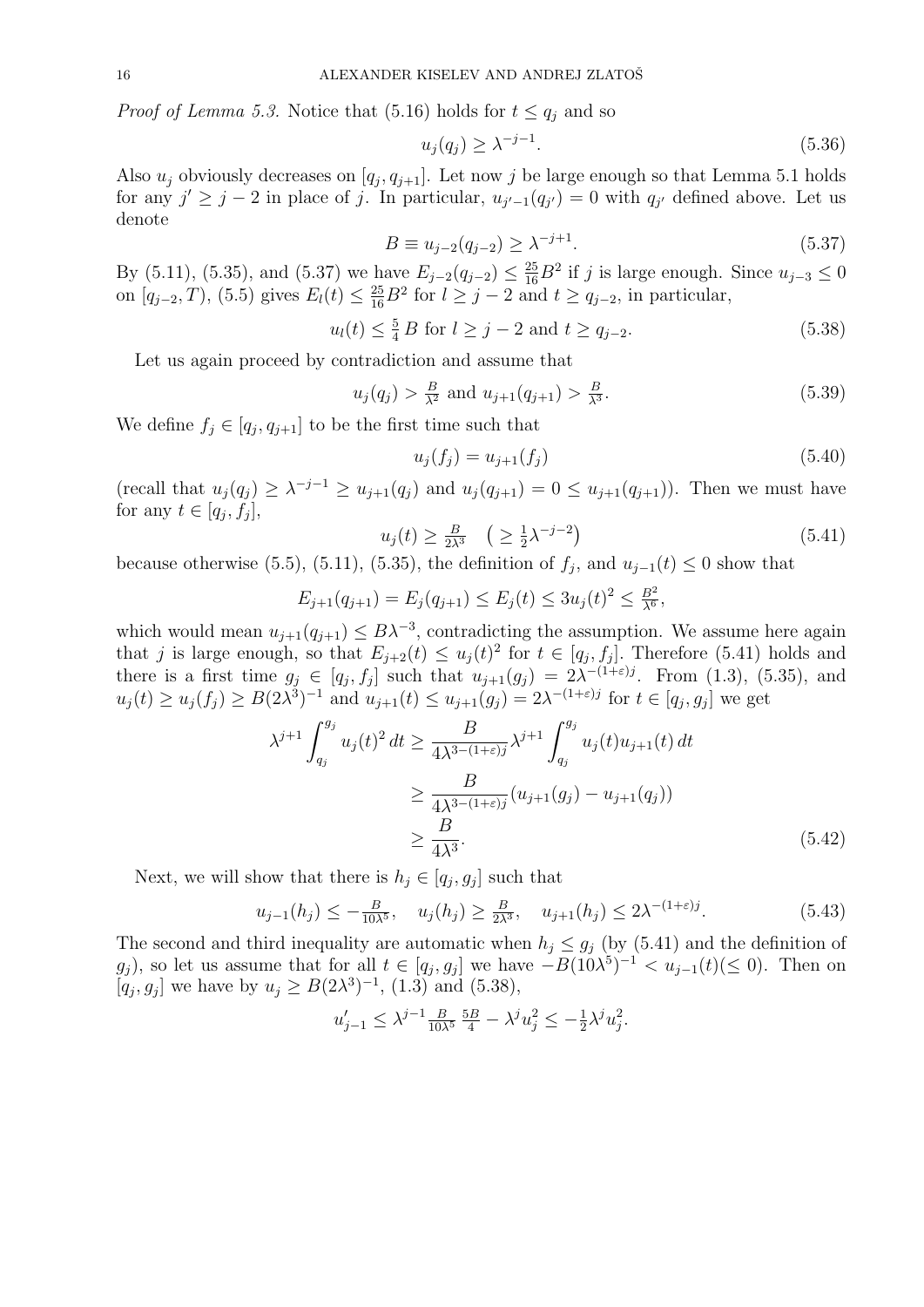Hence from (5.42),

$$
u_{j-1}(g_j) \le u_{j-1}(q_j) - \frac{B}{8\lambda^4} = -\frac{B}{8\lambda^4} \le -\frac{B}{10\lambda^5},
$$

a contradiction with the assumption.

Therefore (5.43) holds for some  $h_j \in [q_j, g_j]$ . Moreover,  $u_{j-1} \leq -B(10\lambda^{5})^{-1}$  on  $[h_j, f_j]$ because whenever equality holds, then by (5.38) and (5.41),

$$
u'_{j-1} \le \lambda^{j-1} \frac{B}{10\lambda^5} \frac{5B}{4} - \lambda^j \left(\frac{B}{2\lambda^3}\right)^2 < 0.
$$

Therefore by  $(5.38)$ , on  $[h_j, f_j]$ 

$$
\frac{u_j'}{u_j}\leq \lambda^j u_{j-1}\leq -\lambda^j\, \frac{B}{10\lambda^5}\leq -\lambda^j\, \frac{\frac{4}{5}u_j}{10\lambda^5}= -\frac{2}{25\lambda^6}\lambda^{j+1}u_j.
$$

From this,

$$
\log \frac{u_j(f_j)}{u_j(h_j)} \le -\frac{2}{25\lambda^6} \lambda^{j+1} \int_{h_j}^{f_j} u_j(t) dt,
$$

which together with  $(5.38)$  and  $(5.41)$  shows that

$$
\lambda^{j+1} \int_{h_j}^{f_j} u_j(t) dt \le \frac{25\lambda^6}{2} \log \frac{5\lambda^3}{2} \equiv C_6.
$$

But then (5.37), (5.40), (5.41), (5.43), and (1.3) yield

$$
\log \frac{\lambda^{\varepsilon j}}{4\lambda^2} \le \log \frac{B}{4\lambda^3 \lambda^{-(1+\varepsilon)j}} \le \log \frac{u_{j+1}(f_j)}{u_{j+1}(h_j)} \le \lambda^{j+1} \int_{h_j}^{f_j} u_j(t) dt \le C_6,
$$

a contradiction when j is large. The lemma is proved.  $\square$ 

# 6. Appendix

Here, for the sake of completeness, we sketch the argument giving the local existence of solutions in the Obukhov and KP models. These two cases (as well as any combination) are handled identically; for simplicity we will consider the Obukhov model. We will also look at a more general branching case, since the result extends naturally and without extra effort. Thus, we look at a largest dyadic cube  $Q<sup>0</sup>$  of generation zero, and assume it has d children  $Q_l^1$  belonging to the first generation. Each cube Q of generation j has in its turn d children of generation  $j + 1$ . Given a cube Q of generation j, we denote  $\tilde{Q}$  its unique parent and  $C^1(Q)$  the set of its d children. Likewise, we denote  $C^k(Q)$  the set of all descendants of Q of generation  $j + k$ . Let us denote  $j(Q)$  the generation of any given cube Q in our branching tree. The branched Obukhov model is given by the following system of differential equations

$$
\frac{d}{dt}u_Q = \lambda^{j(Q)}u_{\tilde{Q}}u_Q - \lambda^{j(Q)+1} \sum_{Q' \in C^1(Q)} u_{Q'}^2
$$
\n(6.1)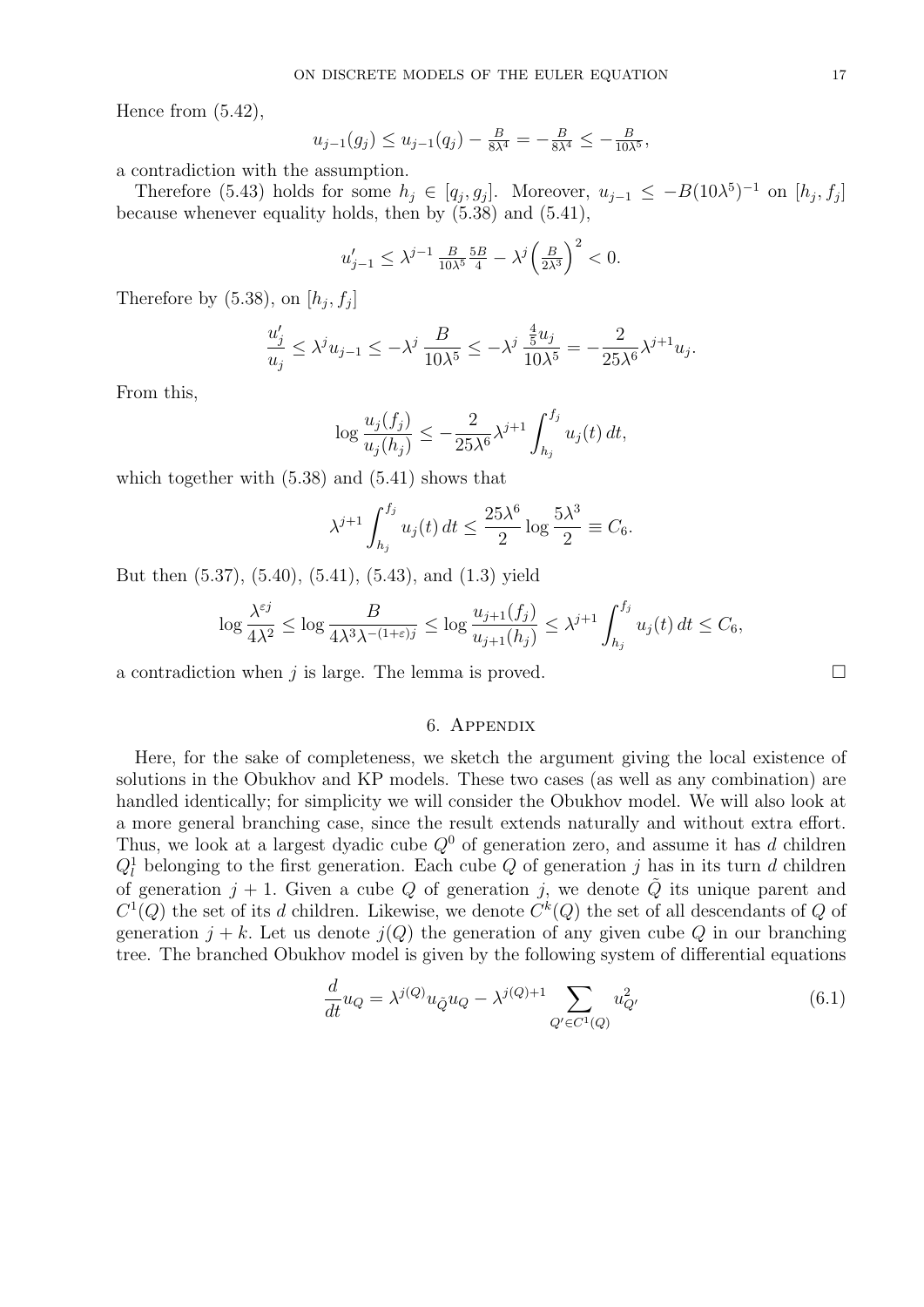for each Q, with  $u_{\tilde{Q}} \equiv 0$  when  $Q = Q^0$ . We say that  $U \equiv \{u_Q\}$  belongs to the Sobolev space  $H^s$  if

$$
||U||_{H^s}^2 \equiv \sum_{Q} \lambda^{2sj(Q)} |u_Q|^2 < \infty.
$$

Consider an equivalent integral equation reformulation of (6.1), given by

$$
u_Q(t) = u_Q(0) + \int_0^t \left( \lambda^j u_{\tilde{Q}}(\tau) u_Q(\tau) - \lambda^{j+1} \sum_{Q' \in C^1(Q)} u_{Q'}(\tau)^2 \right) d\tau.
$$
 (6.2)

Recall one version of the well-known Picard's fixed point theorem.

**Theorem 6.1** (Picard). Let X be a Banach space and  $\Gamma$  a bilinear operator  $\Gamma: X \times X \mapsto X$ such that for any  $U, V \in X$  we have

$$
\|\Gamma(U,V)\|_{X} \le \eta \|U\|_{X}\|V\|_{X}.
$$
\n(6.3)

Then for any  $U_0 \in X$  satisfying  $4\eta \|U_0\|_X < 1$  the equation  $U = U_0 + \Gamma(U, U)$  has a unique solution  $U \in X$  such that  $||U||_X \leq 1/2\eta$ .

Using this theorem we are going to prove

**Theorem 6.2.** Given any  $\{u_Q(0)\}\in H^s$ ,  $s\geq 1$ , there exists  $T = T(||u_Q||_{H^s}) > 0$  such that there is a unique solution  $u<sub>Q</sub>(t)$  of the branching Obukhov system (6.2) which belongs to  $C([0, T], H^s)$ .

*Proof.* Let us define  $U_0(t) \equiv \{u_Q(0)\}\$ for all t and

$$
\gamma(U,V)_{Q}(t) = \lambda^{j(Q)} u_{\tilde{Q}}(t) v_{Q}(t) - \lambda^{j(Q)+1} \sum_{Q' \in C^{1}(Q)} u_{Q'}(t) v_{Q'}(t),
$$

and

$$
\Gamma(U,V)_Q(T) = \int\limits_0^T \gamma(U,V)_Q(t) dt.
$$

The result will follow from Picard's theorem if we verify the bound (6.3) for Γ. If  $s \geq 1$ , we have  $\Omega$ 

$$
\begin{split} \|\gamma(U,V)(t)\|_{H^s}^2 &= \sum_{Q} \lambda^{2sj(Q)} \left( \lambda^{j(Q)} u_{\tilde{Q}}(t) v_Q(t) - \lambda^{j(Q)+1} \sum_{Q' \in C^1(Q)} u_{Q'}(t) v_{Q'}(t) \right)^2 \\ &\le \sum_{Q} \lambda^{2sj(Q)} (d+1) \left( \lambda^{2j(Q)} u_{\tilde{Q}}(t)^2 v_Q(t)^2 + \lambda^{2j(Q)+2} \sum_{Q' \in C^1(Q)} u_{Q'}(t)^2 v_{Q'}(t)^2 \right) \\ &\le (d+1) \lambda^{2s} \|U(t)\|_{H^s}^2 \left( \sum_{Q} \lambda^{2j(Q)} v_Q(t)^2 + \sum_{Q} \sum_{Q' \in C^1(Q)} \lambda^{2j(Q)+2} v_{Q'}(t)^2 \right) \\ &\le 2(d+1) \lambda^{2s} \|U(t)\|_{H^s}^2 \|V(t)\|_{H^s}^2. \end{split}
$$